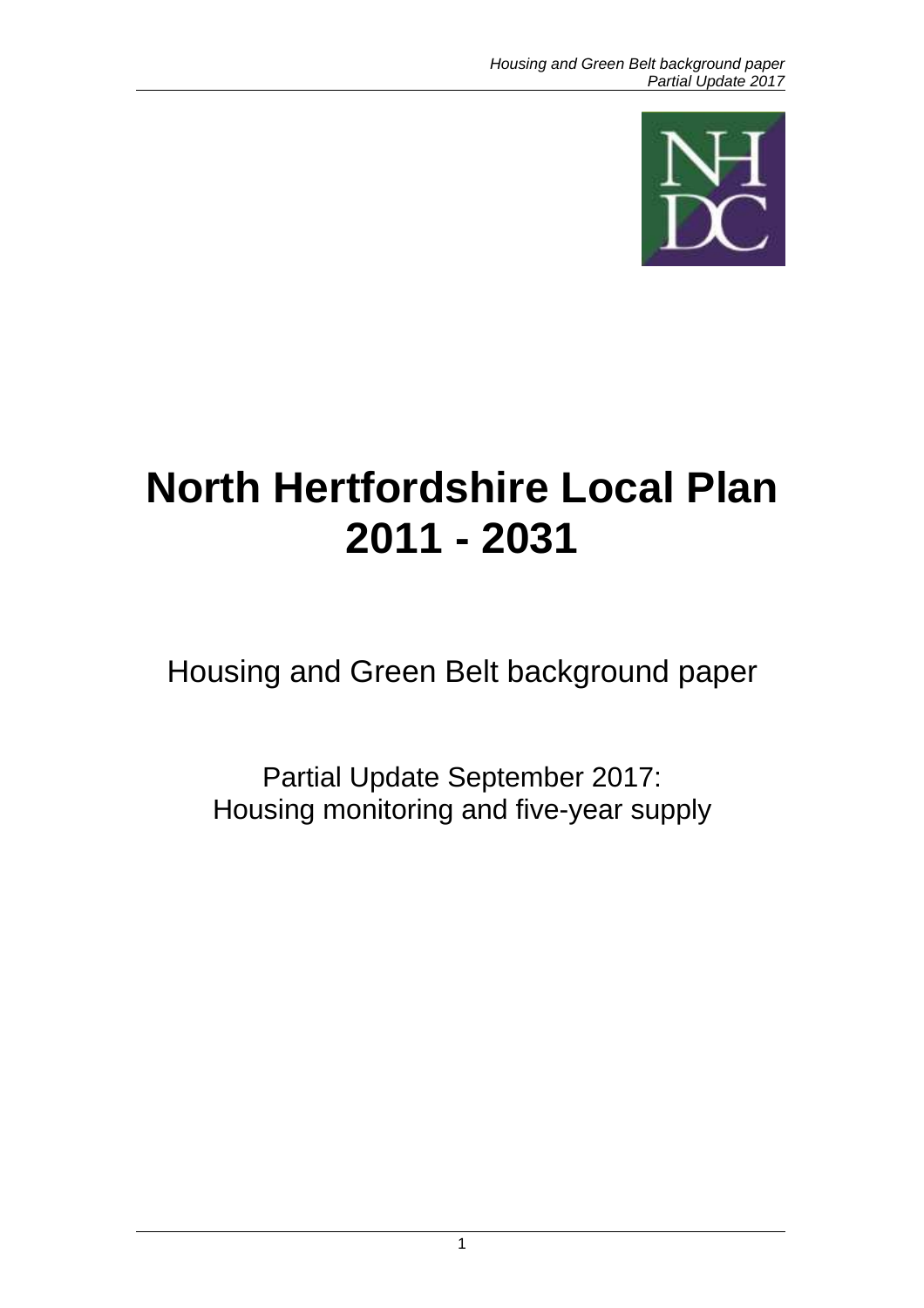### **Contents**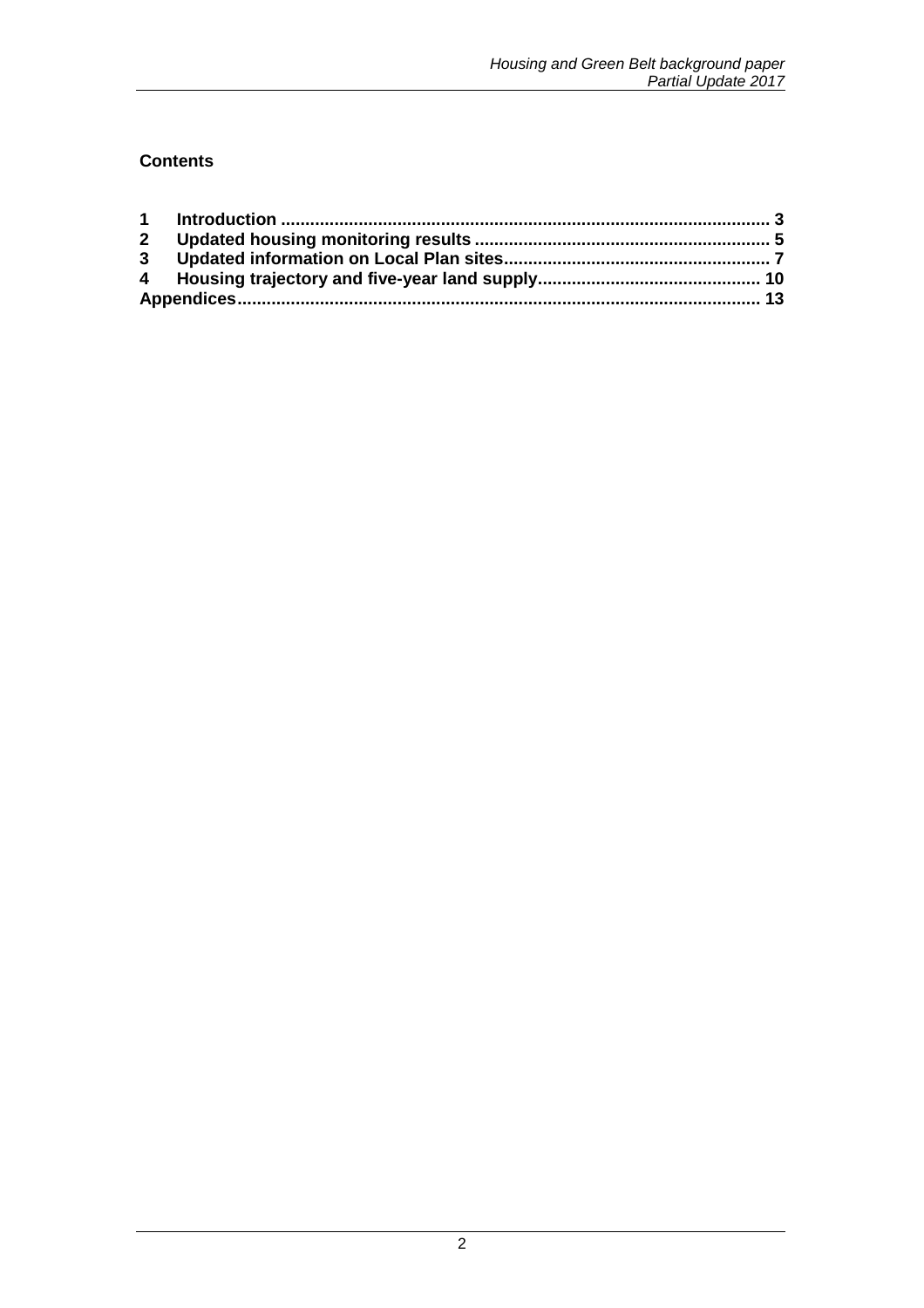# **1 Introduction**

- 1.1 This paper has been prepared as a partial update to the Housing and Green Belt Background Paper (Examination Library reference HOU1) which was submitted alongside the North Hertfordshire Local Plan (the Plan) (LP1) in June 2017.
- 1.2 That document explained how the housing strategy in the Plan had been arrived at, having regard to a number of factors and issues. It informed the overall housing strategy established in Policy SP8 of the Plan (LP1, pp.47-51), the housing site allocations set out throughout that the document and the housing trajectory set out in Figure 6 (LP1, p.223).
- 1.3 Based upon this information, and the strategy and evidence set out across LP1, HOU1 and the remainder of the evidence base, it was concluded that:
	- It was most appropriate for the plan to establish targets to deliver 15,950 homes within North Hertfordshire over the plan period 2011-2031. This consists of:
		- $\bullet$  14,000 homes to meet the needs of North Hertfordshire<sup>1</sup>; and
		- 1,950 homes as a contribution towards the unmet housing needs of neighbouring Luton Borough<sup>2</sup>;
	- There was the potential to deliver 16,902 homes within North Hertfordshire across the plan period<sup>3</sup>; while
	- Given the nature of the plan's strategy it was most appropriate for the housing target to be met through a combination of:
		- A phased target of 500 homes per year for the period 2011-2031 and 1,100 homes per year for the period 2021-2031; and
		- Using the *Liverpool* method for the calculation of five-year supply<sup>4</sup>. This spreads the shortfall in housing delivery to date across the remainder of the plan period. The alternate Sedgefield method requires any shortfall to be made up within the next five years.
- 1.4 Both HOU1 and LP1 as submitted are based upon housing monitoring data for the period to 1 April 2016.
- 1.5 All authorities are required to regularly monitor and report on key planning activity in their area:

Local planning authorities must publish information at least annually that shows progress with Local Plan preparation, reports any activity relating to the duty to cooperate and shows how the implementation of policies in the Local Plan is progressing and are encouraged to report as frequently as possible on planning matters to communities. This is important to enable communities and interested parties to be aware of progress.

(Planning Practice Guidance, Paragraph: 027 Reference ID: 12-027- 20170728)

<sup>————————————————————&</sup>lt;br><sup>1</sup> Policy SP8(a) (p.47) of LP1 as informed by HOU1 (see, *in particular, paragraphs 5.1 to 5.22, pp.26-28)* <sup>2</sup> Policy SP8(b) (p.47) of LP1 as informed by HOU1 (see, in particular, paragraphs 4.29 to 4.34 / pp.15-

<sup>16,</sup> paragraph 5.9 / p.27 and paragraphs 5.35 to 5.36 / p.30)<br><sup>3</sup> Figure 6 (p.223) of LP1 as informed by HOU1 (see, *in particular, Table 9, p.3*2)

 $4$  Paragraph 4.99 (p.50) and Figure 6 (p.223) of LP1 as informed by HOU1 (see, in particular, paragraphs 5.58 to 5.66 and Table 10, pp.  $33-34$ )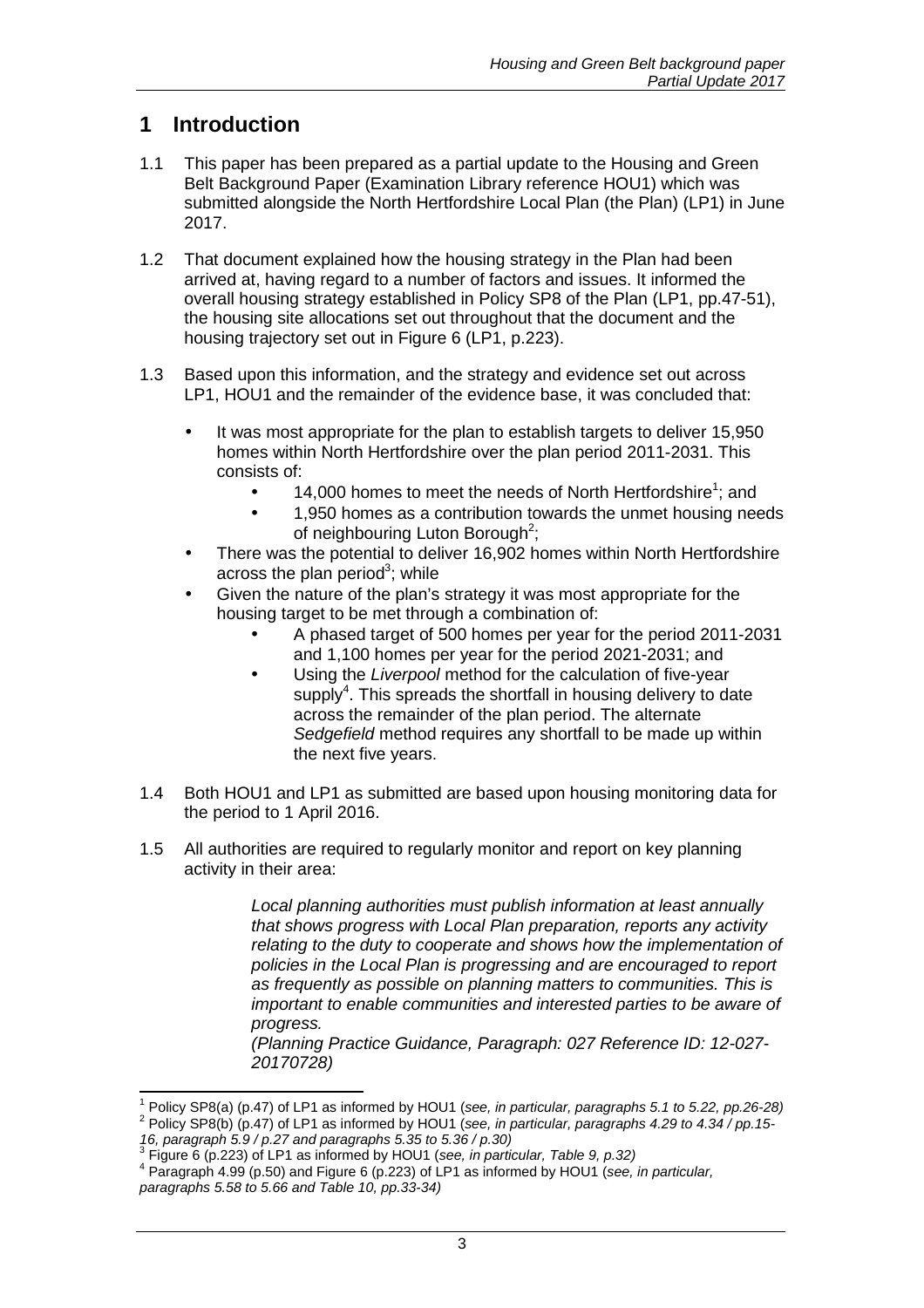- 1.6 Detailed regulations require that this monitoring include reporting on housing completions as measured against any targets set for the area $5$ .
- 1.7 The National Planning Policy Framework (NPPF) requires authorities to identify and update annually a supply of specific deliverable sites sufficient to provide five years worth of housing against their housing requirements<sup>6</sup>. Further advice is provided in that document and the associated practice guidance.
- 1.8 The Council has now updated its monitoring information to 1 April 2017. This includes housing completions for the 2016/17 monitoring year and an updated list of permissions at 1 April 2017.
- 1.9 This information is set out in this partial update to inform the examination of the plan.
- 1.10 An updated five-year land supply position has been calculated along with a revised housing trajectory taking into account the latest information. Where applicable, up-to-date information on the planning status of sites included in the submitted plan is set out.
- 1.11 The updated information leads to some changes in anticipated housing delivery within North Hertfordshire over the plan period to 2031.
- 1.12 However, these do not materially affect the overall analysis and conclusions set out in HOU1 and LP1 with regards the plan's housing strategy. This paper demonstrates that, taking into account the latest monitoring data, the broad principles of the plan's housing strategy in terms of targets, delivery, five-year supply and justification remain sound.
- 1.13 All planning applications referenced in this report are available to view on-line through the Council's website at https://www.north-herts.gov.uk/home/planning.

 5 Regulation 34(3) of The Town and Country Planning (Local Planning) (England) Regulations 2012

<sup>6</sup> Paragraph 47 of the National Planning Policy Framework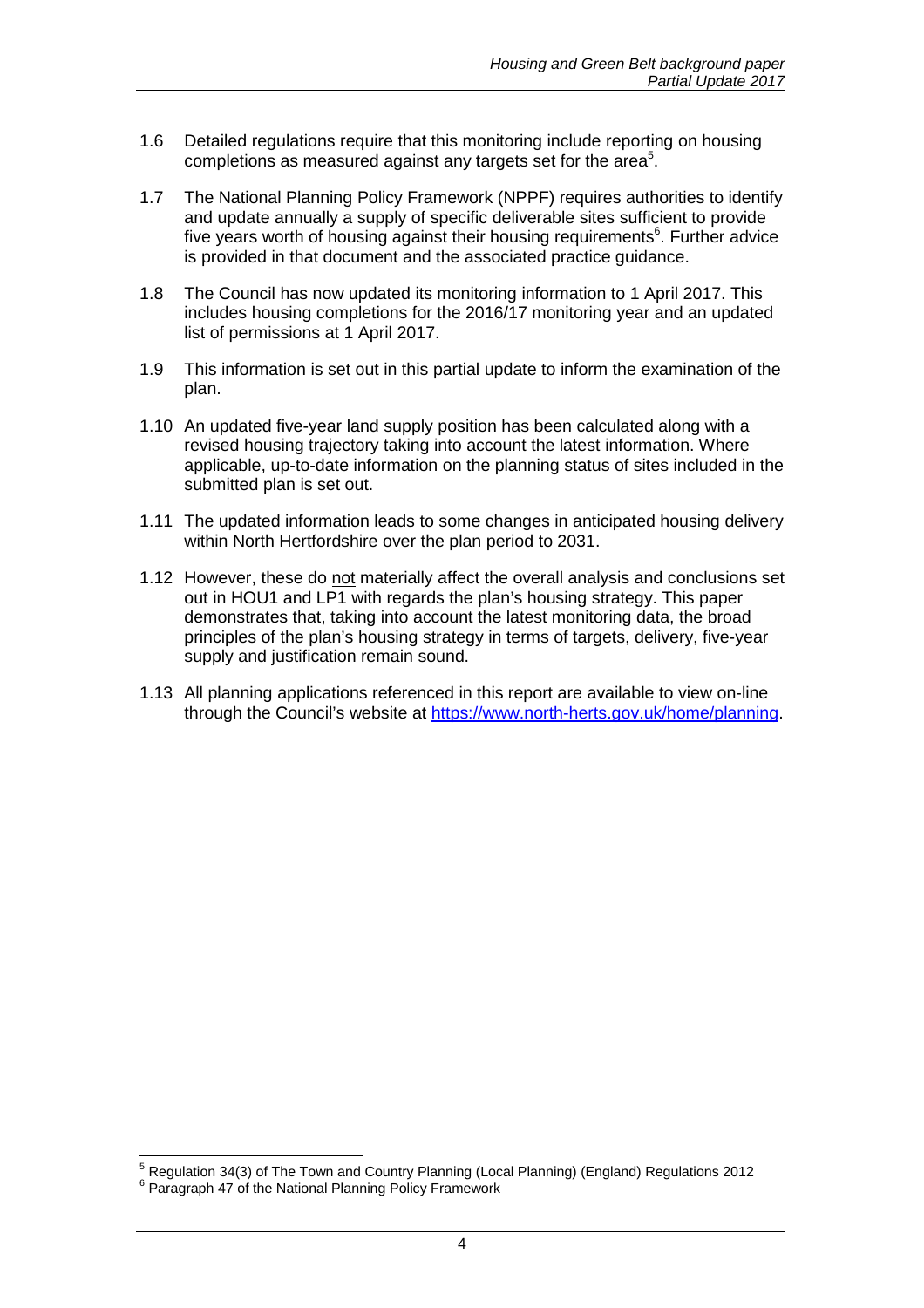# **2 Updated housing monitoring results**

- 2.1 In the year to 31st March 2017, a net total of **539** new homes were completed in the District. This brings the total number of new homes built in North Hertfordshire since the start of the plan period in April 2011 to 1,994.
- 2.2 This was higher than the number of homes projected by the trajectory in the submitted plan (413 anticipated completions (LP01, p.223)). The difference predominantly arose from faster than anticipated completions on a small number of large sites within the district.
- 2.3 Monitoring information shows that, as of the start of the new monitoring year on 1 April 2017, there were outstanding planning permissions for 1,198 new homes.
- 2.4 This figure included outline permission for up to 82 homes on land to the east of Pirton village. A reserved matters application for 78 homes was subsequently granted permission in May 2017<sup>7</sup>. This latter figure has been used for the purposes of this update to avoid over-counting.
- 2.5 The data at 1 April 2017 did not include a scheme for 70 homes at the Oddysey Health Club on the edge of Stevenage in Knebworth parish. This scheme was presented to the Council's Planning Committee in October 2016 (i.e. within the 2016/17 monitoring year) where it was resolved to grant planning permission subject to the completion of a Section 106 legal agreement. This agreement was finalised and permission granted in May 2017 $^8$ . However, as the Council's intention to grant permission was known prior to 1 April 2017 and this scheme has been well publicised locally, it has been added to the supply figures.
- 2.6 Taking these alterations into account, a revised supply figure of **1,264** new homes is used for the purposes of this update.
- 2.7 The updated monitoring data to 1 April 2017 leads to a consequential change in the windfall allowances.
- 2.8 Based on analysis in the Council's Strategic Housing Land Availability Assessment (SHLAA, HOU9), the plan includes an overall windfall allowance from small sites equivalent to 40 homes per year<sup>9</sup>. The updated monitoring data means that this figure should now be revised down to 14 years worth of windfalls from 1 April 2017 to the end of the plan period. This is equivalent to 560 homes (versus 15 years / 600 homes assumed in LP1 and HOU1).
- 2.9 Based on analysis in the SHLAA, the plan includes a further windfall allowance of 500 homes from larger sites<sup>10</sup>. The SHLAA concludes that it is not considered appropriate to make any allowances for the first five-years but that this allowance is appropriate for the period after 2021.
- 2.10 Notwithstanding this point, it is considered appropriate to 'draw down' on this allowance to reflect the grant of permission on the Oddysey Health Club site (see paragraph 2.5 above). This is a prime example of the type of site / scheme that was envisaged by the SHLAA in establishing the allowance in the first

 7 Planning application reference 16/02256/1

<sup>8</sup> Planning application reference 16/00813/1

 $9$  The justification for this is set out in paragraphs 3.9 to 3.15 of the SHLAA (HOU9, pp.7-8)

<sup>&</sup>lt;sup>10</sup> The justification for this is set out in paragraphs 3.16 to 3.18 of the SHLAA (HOU9, pp.8-9)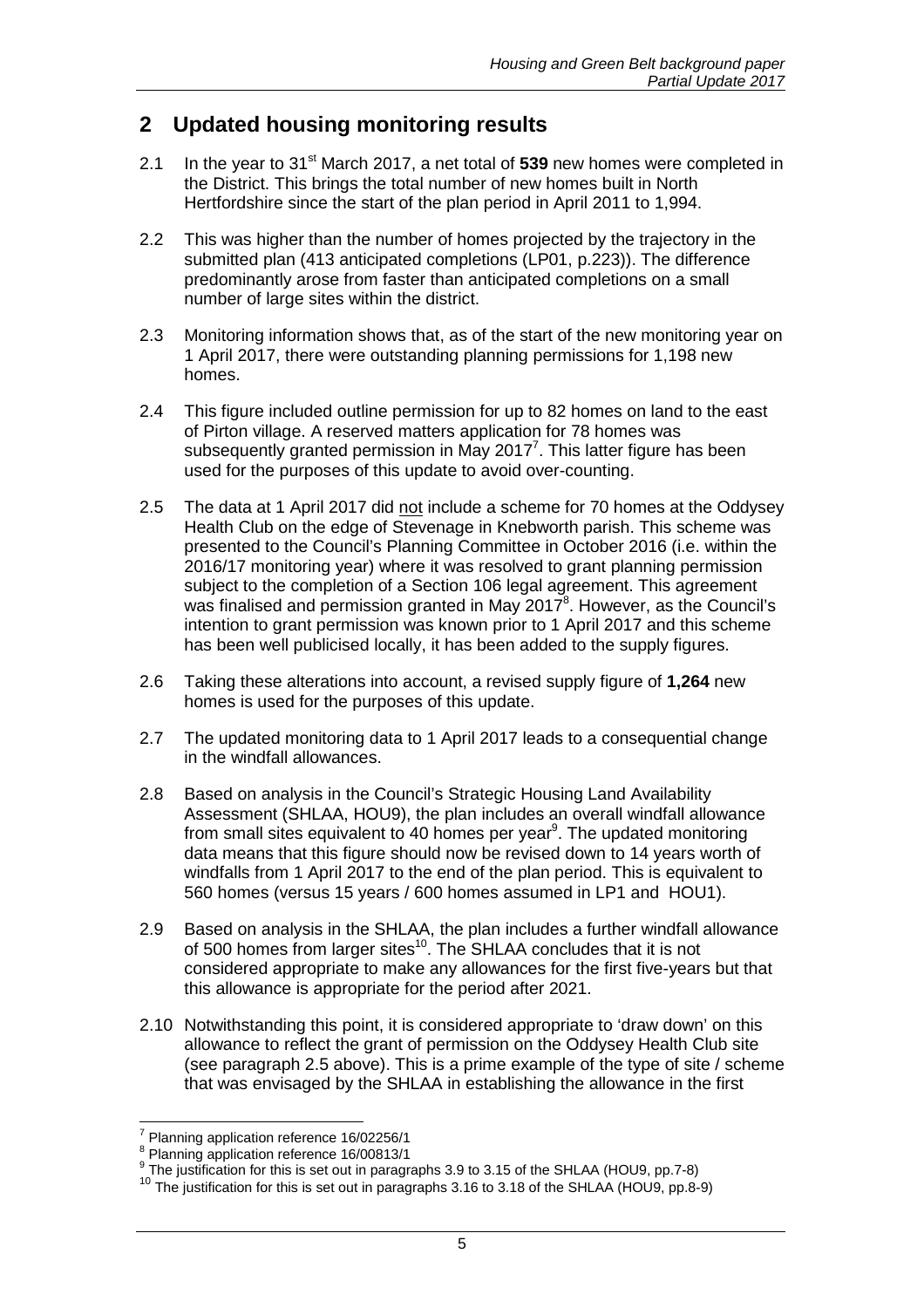place. The inclusion of this actual site provides greater certainty and reduces reliance on windfall for future supply. The large windfall allowance is therefore reduced by 70 homes from 500 to 430.

- 2.11 No change is made to the allowances for broad locations.
- 2.12 The resultant changes to the data used to inform the Local Plan is set out in Table 1 below.

| <b>Potential Source</b>                         | <b>Submitted</b><br>plan | 2017<br><b>Update</b> | Change |
|-------------------------------------------------|--------------------------|-----------------------|--------|
| Completions                                     | 1,455                    | 1,994                 | $+539$ |
| Planning permissions (including<br>adjustments) | 1,237                    | 1,264                 | $+27$  |
| <b>Windfall allowances</b>                      | 1,100                    | 990                   | $-110$ |
| <b>Broad locations</b>                          | 550                      | 550                   | 0      |
| <b>Total</b>                                    | $4,342^{11}$             | 4,798                 | $+456$ |

#### **Table 1: Updated monitoring data compared to submitted Plan**

j  $11$  This equates to the approximately 4,340 homes from completions and permissions achieved since 2011 and other allowances specified in Policy SP8(c)(i) (LP1, p.47)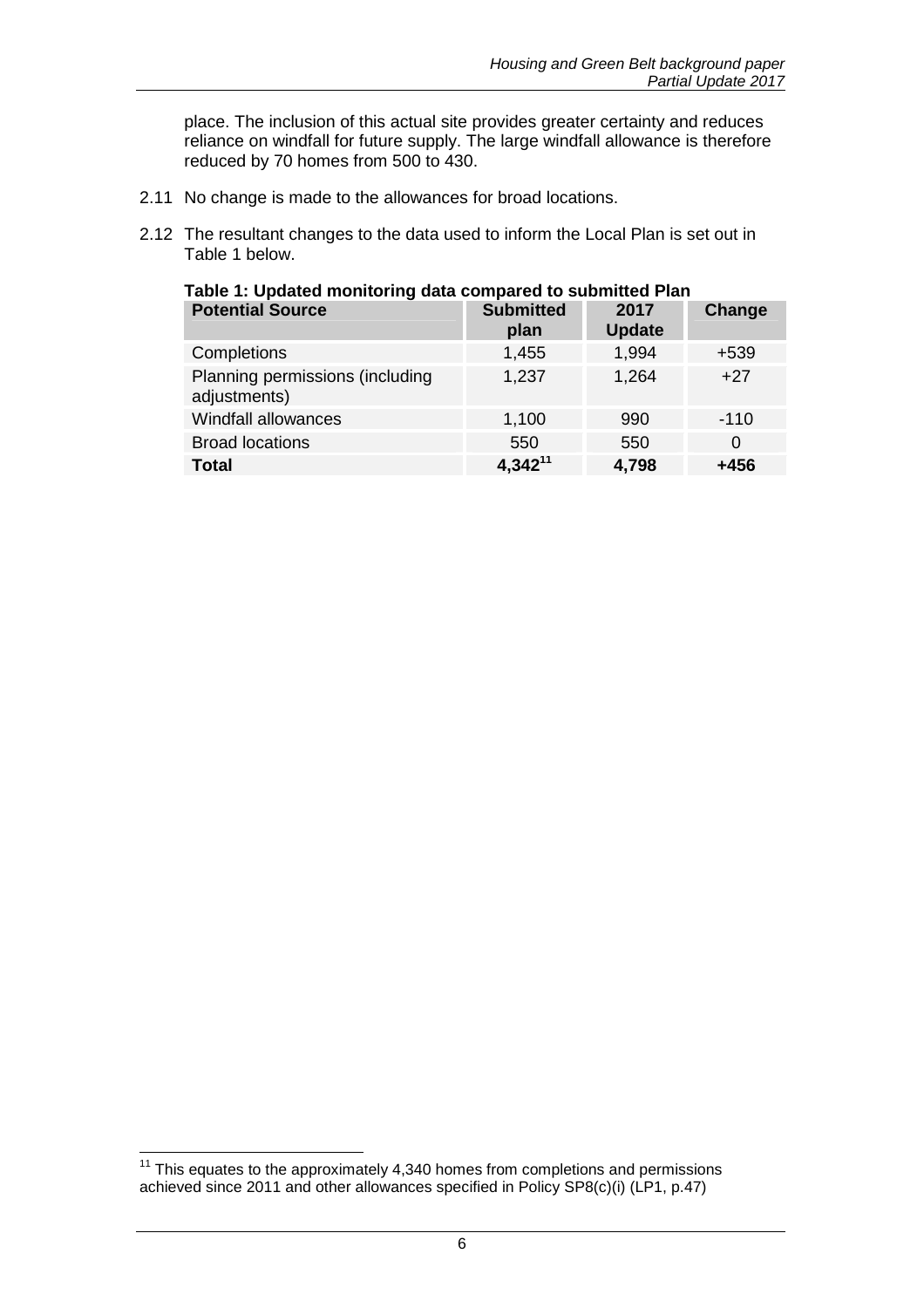# **3 Updated information on Local Plan sites**

- 3.1 It is inevitable that the passage of time results in changes of circumstances on sites included in the plan that need to be reflected in the housing trajectory. These changes can be site-specific, or they can relate to wider factors affecting all (or a number of) sites.
- 3.2 In order to complete this update and the assumptions in the housing trajectory information relating to all sites in the submitted plan has been reviewed. Some of the key changes are described below. A site-by-site list detailed planning status and whether representations were received to the Proposed Submission (Regulation 19) consultation is contained in Appendix 1.
- 3.3 At the time of writing, there are no sites where the Council considers that any changes in circumstances mean they should no longer be allocated for development in the Plan.

#### Local Plan sites granted planning permission during 2016/17

- 3.4 Planning permission was granted on two housing sites that are allocated in the plan during 2016/17, both in Royston:
	- **Site RY2** (Land north of Newmarket Road, Royston)<sup>12</sup>; and
	- **Site RY5** (Agricultural supplier, Garden Walk, Royston)<sup>13</sup>
- 3.5 These sites are now included in the supply figures set out in Section 2 above and are therefore not repeated as allocations in the housing trajectory to avoid double-counting.
- 3.6 Outline planning permission for eight homes was granted on part of **Site LG6** (Land off Radburn Way, Letchworth Garden City) during 2016/17 $^{14}$ . These homes are included in the supply figures in Section 2 and are deducted from the anticipated 35 new homes from this site leaving a balance of 27 homes.
- 3.7 Notwithstanding the above, it is presently considered that the entirety of these sites should remain as housing allocations within the plan unless a substantive commencement of works is recorded prior to the completion of the examination.

#### Local Plan sites granted planning permission since April 1 2017

- 3.8 Since 1 April 2017, planning permission has been granted on two further sites included in the submitted plan. These are not included in the supply figures in Section 2 but the outcomes of the relevant applications have been reflected in the updated trajectory:
	- **Site BK1** (Land off Cambridge Road, Barkway): outline permission for 12 homes granted June  $2017^{15}$  (submitted plan includes estimate of 13 homes);

 <sup>12</sup> Planning application reference 14/02485/1

<sup>&</sup>lt;sup>13</sup> Planning application reference 16/01477/1. A reserved matters application for 19 homes (17/01125/1) was subsequently granted permission in August 2017.

Planning application reference 16/01613/1

<sup>&</sup>lt;sup>15</sup> Planning application reference 16/02237/1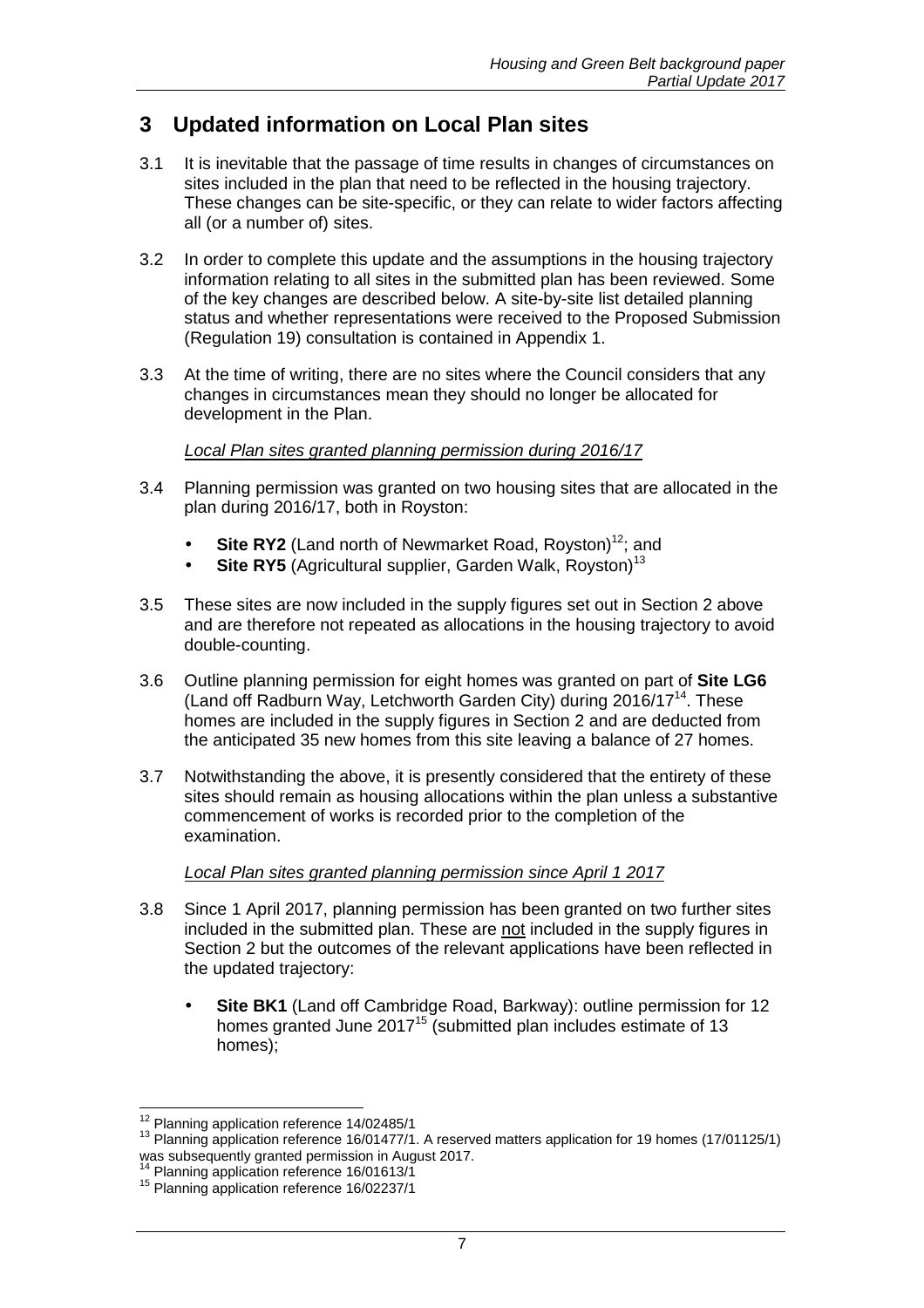- **Site LG17** (Hamonte, Letchworth Garden City): Planning permission for 71 units (gross) was granted in May 2017. This will be a net gain of 32 units (submitted plan estimate 30 homes) $16$ .
- 3.9 Notwithstanding the above, it is presently considered that the entirety of these sites should remain as housing allocations within the plan unless a substantive commencement of works is recorded prior to the completion of the examination.

#### Local Plan timetable

- 3.10 The proposed submission plan (LP1) and housing background paper (HOU1) made assumptions on the timing and delivery of sites based upon the Local Development Scheme in place at the time of writing (January 2016). This had anticipated receipt of an Inspector's report by the end of 2017 and adoption of a new plan in the first quarter of 2018.
- 3.11 When resolving to submit the plan for examination in April 2017, the Council adopted a revised Local Development Scheme (OLP1). This now anticipates receipt of an Inspector's report in May 2018 with adoption following shortly after.
- 3.12 This change is particularly relevant for sites proposed to be removed from the Green Belt where the (prospective) change in their policy status is critical to the determination of planning applications.
- 3.13 As a consequence there has been a modest re-profiling of anticipated delivery. It is now considered prudent to not anticipate housing delivery from (current) Green Belt sites until the 2019/20 monitoring year at the earliest, as compared with a modest allowance for 2018/19 included in HOU1 / LP1.

#### Other issues

- 3.14 There are a small number of sites in the plan where there is no ongoing planning activity and representations were not received at the Proposed Submission stage. However, these sites are still considered 'developable' within the plan period. The trajectory has been amended to ensure no reliance is placed upon these sites within the first five years.
- 3.15 Conversely, some sites which were profiled for later in the plan period are now subject to ongoing planning activity (e.g. submission of a planning application, screening opinion or similar) and it is considered prudent to anticipate their delivery earlier than was previously the case.
- 3.16 Finally, it is necessary to amend the dwelling estimate for site **RY4** (Land north of Lindsay Close, Royston). At the preferred options stage, this site was included in the plan as a potential allocation for 100 homes (OLP5, p.124). At the point of drafting the proposed submission plan, an application for 39 new homes had been received and this was used to inform the dwelling estimate of 40 homes in the submitted plan (LP1, p.201).
- 3.17 However, this was an error as that planning application only covers part of the site (and has also yet to be determined). It is therefore necessary to revert to

 $\overline{a}$ <sup>16</sup> Planning application reference 16/02915/1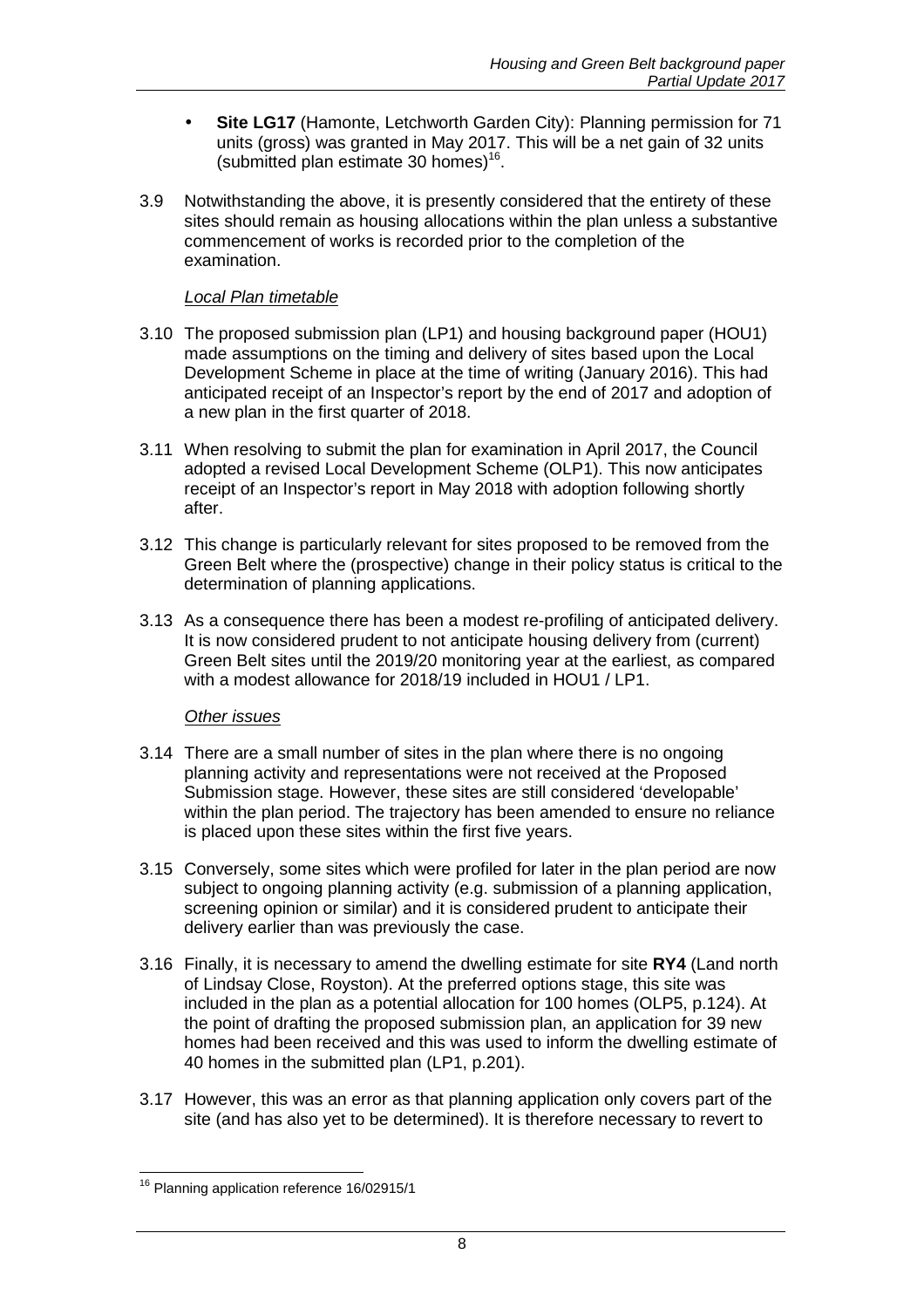the dwelling estimate used at Preferred Options stage to properly reflect the potential capacity of this proposed allocation.

#### Impact upon overall numbers

3.18 There are no other changes to sites resulting in alterations to the dwelling estimates in the plan. The resultant changes to the data used to update the housing trajectory is set out in Table 2 below:

#### **Table 2: Updated dwelling estimates for Local Plan allocations in the housing trajectory compared to submitted Plan**

| <b>Potential Source</b>                      | <b>Submitted</b><br>plan | 2017<br><b>Update</b> | Change   |
|----------------------------------------------|--------------------------|-----------------------|----------|
| BK1 - Land off Cambridge Road                | 13                       | 12                    | -1       |
| LG6 - Land off Radburn Way*                  | 35                       | 27                    | -8       |
| LG17 - Hamonte                               | 30                       | 32                    | $+2$     |
| RY2 - Land north of Newmarket Rd*            | 330                      | $\Omega$              | $-330$   |
| RY4 - Land north of Lindsay Close            | 40                       | 100                   | $+60$    |
| RY5 - Agricultural supplier, Garden<br>Walk* | 20                       | 0                     | $-20$    |
| All other sites [no change]                  | 12,092                   | 12,092                | $\Omega$ |
| <b>Total</b>                                 | 12,560                   | 12,263                | $-297$   |

\* Sites included (in whole or part) in supply figures in Table 1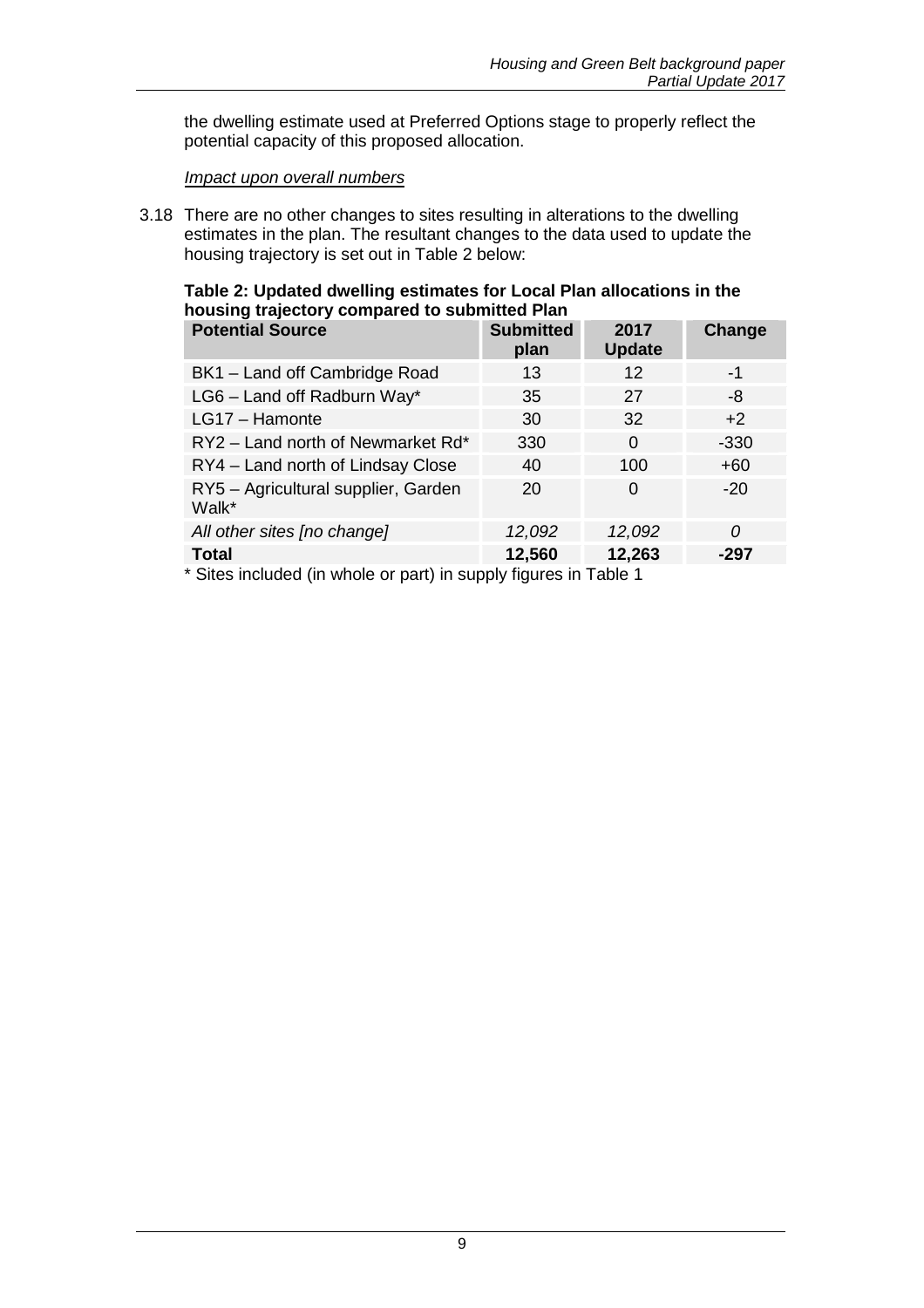# **4 Housing trajectory and five-year land supply**

#### Housing trajectory

- 4.1 Taking all these matters into account, a detailed housing trajectory setting out the currently anticipated delivery of new homes over the plan period is set out in Appendix 2. A summary graph is shown on the following page.
- 4.2 Sites and allowances totalling **17,061** homes are now identified. This represents a small increase (+1%) against the total 16,902 homes in the submitted plan and associated evidence base $17$ . Based upon this information, the updated trajectory continues to include a modest margin for flexibility of approximately 7% against the overall targets established in the plan.
- 4.3 Given the absence of any substantive difference with the overall levels of delivery anticipated in the Plan, it is not presently considered necessary to revisit the need for individual allocations on a case-by-case basis.
- 4.4 As is the case with the submitted plan, delivery is expected to accelerate rapidly from the relatively low levels experienced at the start of the plan period and peaking in the early 2020s as the proposed strategic sites come to fruition.

#### Housing target and five-year land supply

- 4.5 The submitted Plan establishes a phased target of:
	- 500 homes per year for the period 2011-2021; and
	- 1,100 homes per year for the period 2021-2031.
- 4.6 In calculating five-year supply, national policy requires an additional buffer of 5% to be added to requirements with this buffer increasing to 20% where there has been a record of persistent under delivery of housing<sup>18</sup>.
- 4.7 The submitted plan acknowledged that, as at 1 April 2016, the Council had 'persistently under delivered' against the 500 homes per year target since 2011 and a 20% buffer was applied.
- 4.8 The projected rates of the delivery in the revised housing trajectory have been tested against a range of potential buffers, targets and methods for calculating five-year supply. From this exercise, it has been concluded that the phased target and Liverpool approach, and the justification for this set out in the plan and HOU1, remains valid and the most appropriate approach<sup>19</sup>.
- 4.9 Completions in the most recent monitoring year were above the annual target of 500 homes. However, a precautionary approach has been taken and the five-year supply has been calculated on the assumption that a 20% buffer will be deemed most appropriate having regard to housing delivery in the District since 2011.

 $\overline{\phantom{a}}$ 

 $17$  This difference is the sum of the changes identified in Tables 1 and 2 of this paper (i.e.  $16,902 + 456 - 297 = 17,061$ 

<sup>&</sup>lt;sup>18</sup> Paragraph 47 of the National Planning Policy Framework

<sup>&</sup>lt;sup>19</sup> See LP1, paragraphs 4.97 to 4.99 (pp. 49-50) and HOU1, paragraphs 5.59 to 5.63 (p. 33-34)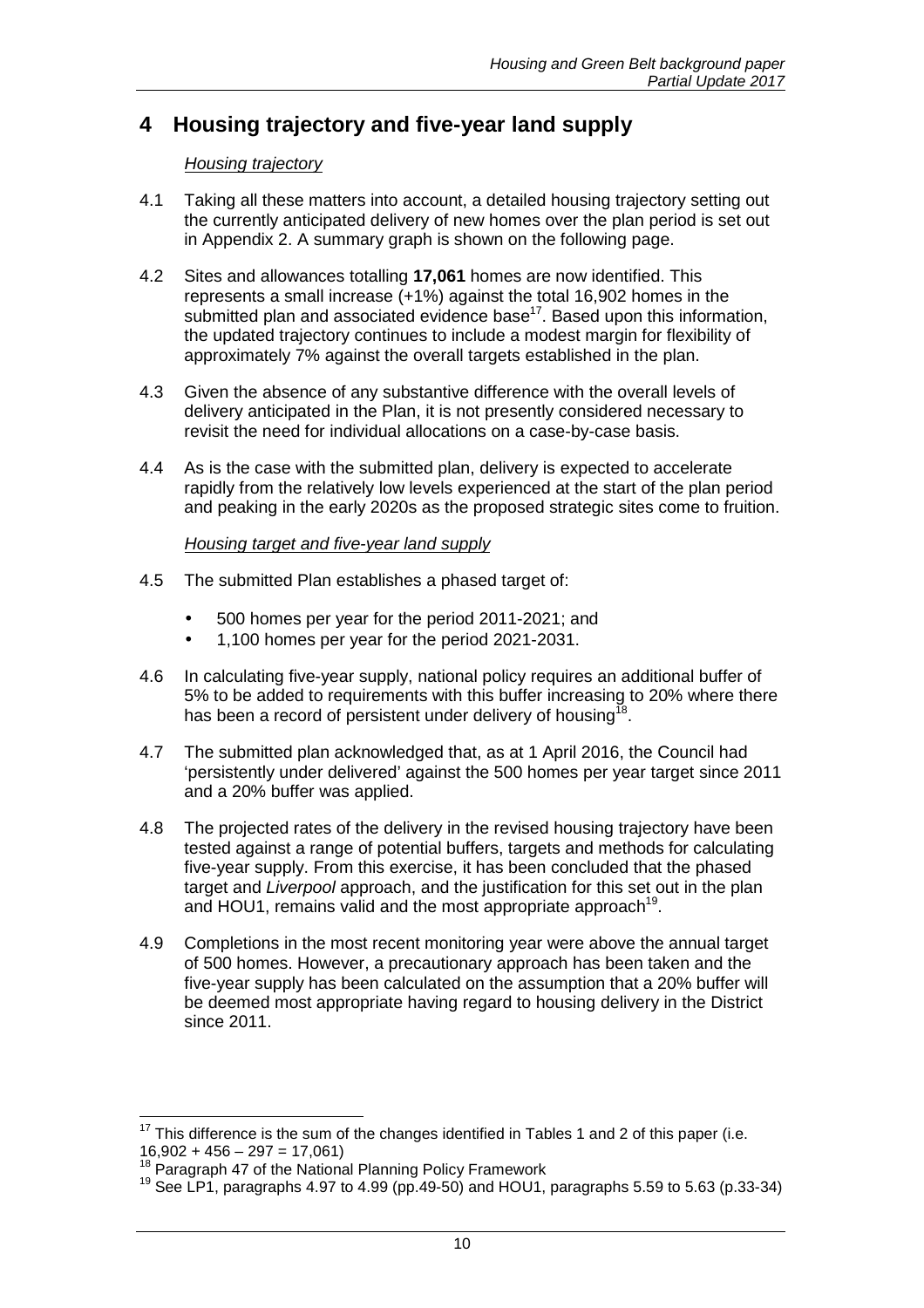

#### **North Hertfordshire Housing Trajectory 2011-2031**

11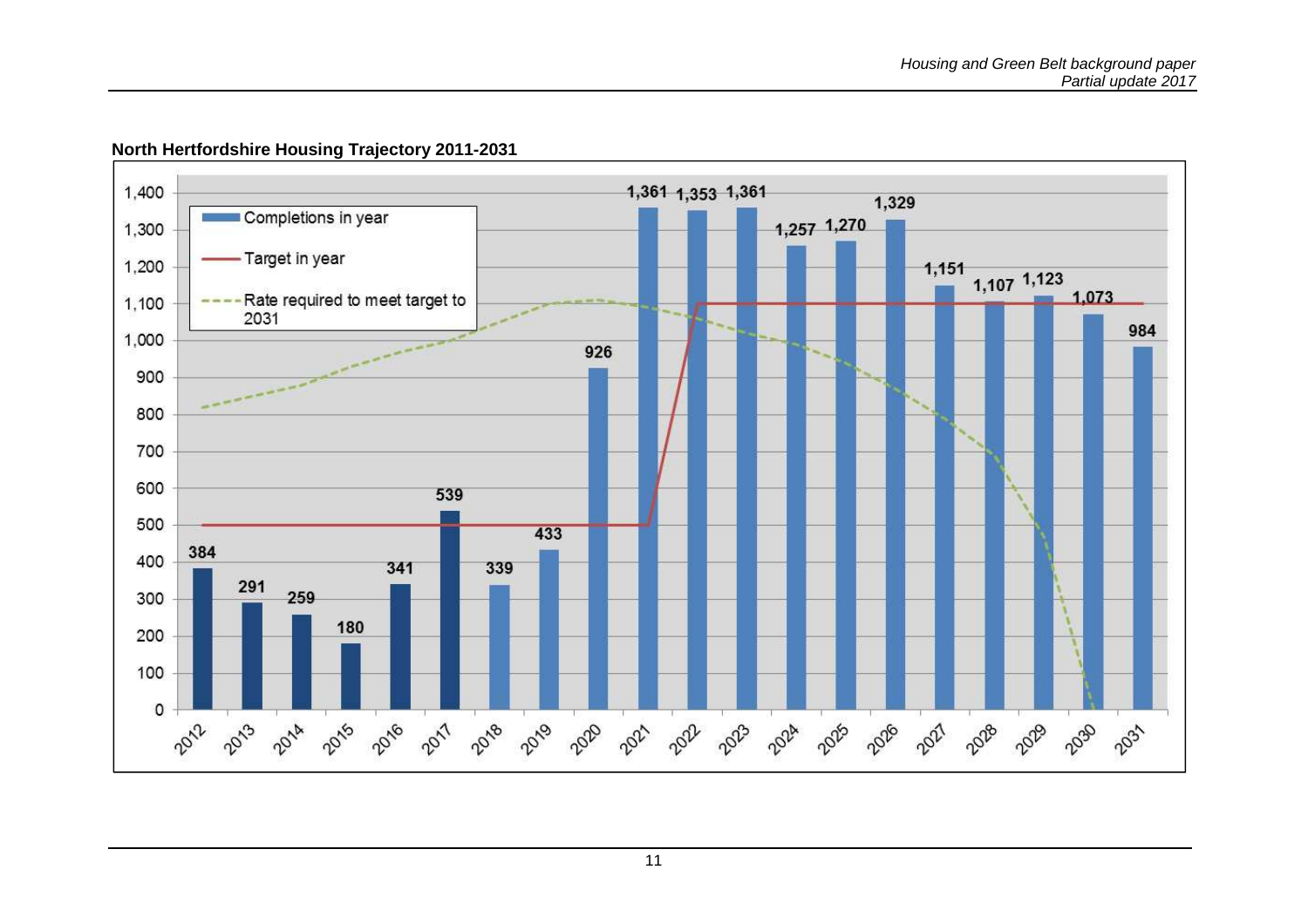- 4.10 This leads to a total five-year housing requirement of 4,151 homes for the period 1 April 2017 – 31 March 2022. By reference to the housing trajectory in Appendix 2, a total projected delivery of 4,412 new homes is anticipated over this period.
- 4.11 This equates to a 5.3 year supply of land for housing. These workings are summarised in Table 3 below.

|             | Table 3: Five-year land supply at 1st April 2017                                    |          |
|-------------|-------------------------------------------------------------------------------------|----------|
| Α.          | Housing target 2011-2031                                                            | 15,950   |
| В.          | Completions 1 April 2011 to 31 March 2017                                           | 1,994    |
| C.          | Target 1 April 2011 to 31 March 2017                                                | 3,000    |
| D.          | Shortfall against target at 1 April 2017 (B -<br>C)                                 | $-1,006$ |
| Ε.          | Target 1 April 2017 to 31 March 2022                                                | 3,100    |
| $F_{\rm H}$ | Shortfall to be addressed in five-year period<br>(Liverpool method) (-D * (5 / 14)) | 359      |
| G.          | Buffer to be applied                                                                | $+20%$   |
| Η.          | Total five-year requirement $(E + F) * G$                                           | 4,151    |
|             | Projected delivery 1 April 2017 to 31 March<br>2022                                 | 4,412    |
| J.          | Years land supply<br>$(I/H) * 5$                                                    | 5.3      |

## **Table 3: Five-year land supply at 1st April 2017**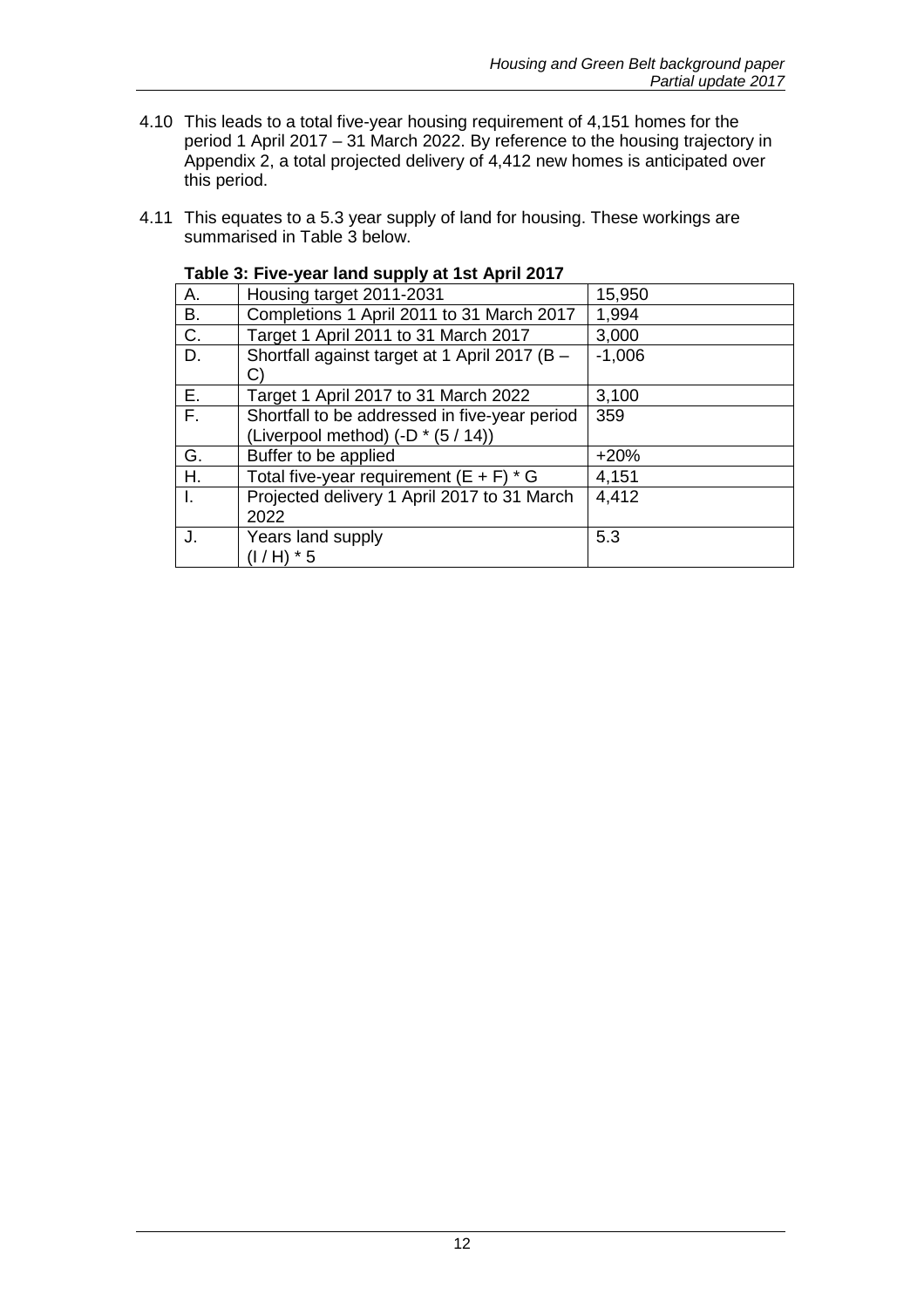# **Appendices**

Appendix 1 – Planning status of proposed housing allocation sites

Appendix 2 – Housing trajectory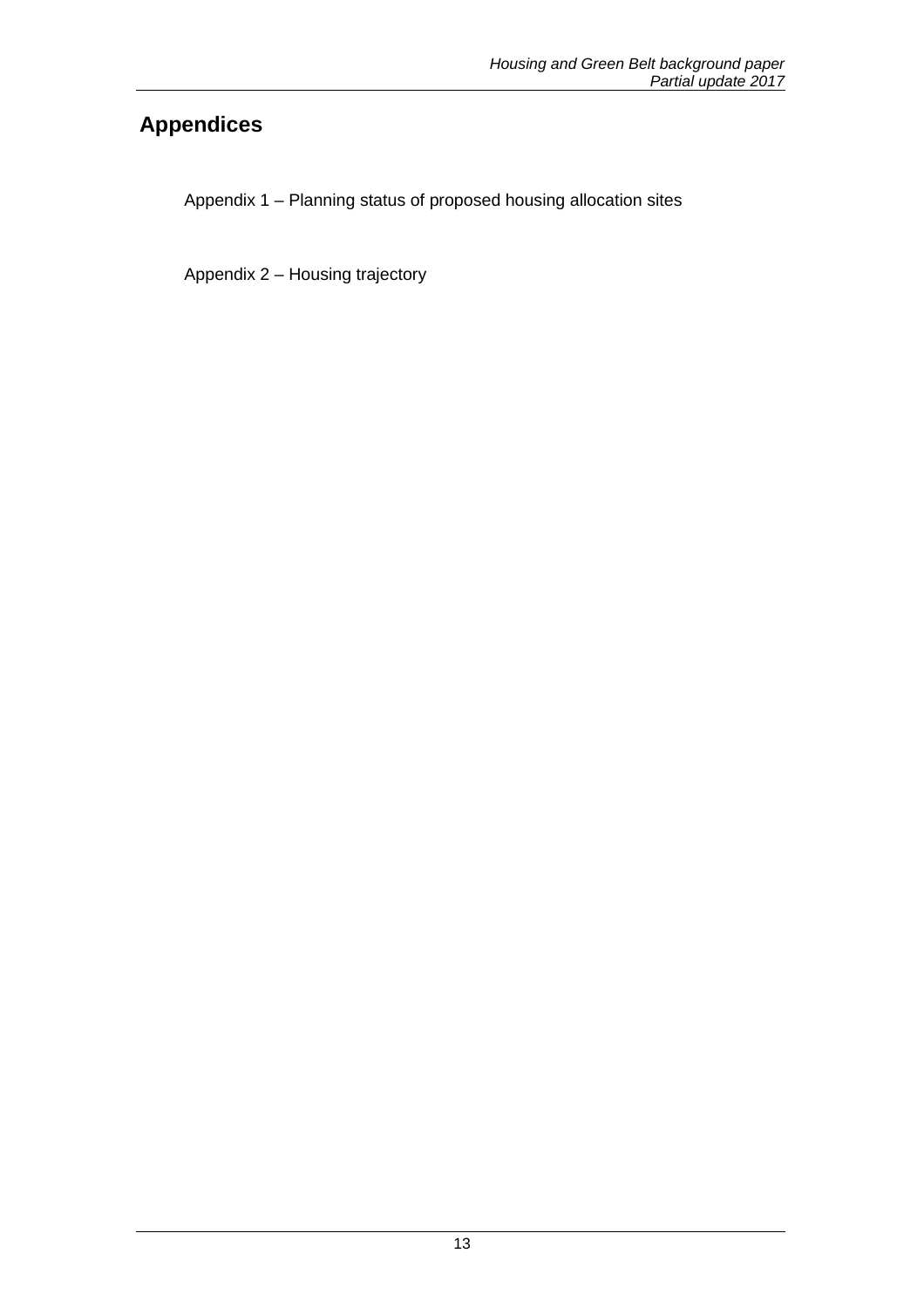#### **Appendix 1**

| LP<br>Ref       | <b>Site</b>                                   | Settlement     | Planning status [reference no.]                                                                                                                                            | Representation status [representor no(s)]                               |
|-----------------|-----------------------------------------------|----------------|----------------------------------------------------------------------------------------------------------------------------------------------------------------------------|-------------------------------------------------------------------------|
| AS <sub>1</sub> | Land west of Claybush Road                    | Ashwell        | Planning application submitted July 2016<br>[16/01797/1]                                                                                                                   | Representations submitted to Reg.19 consultation<br>[16070]             |
| BA <sub>1</sub> | North of Baldock                              | <b>Baldock</b> | EIA Scoping Opinion submitted May 2017<br>[17/01344/1SCP]<br>Public pre-application exhibition held July 2017<br>Outline planning applications anticipated Autumn<br>2017  | Representations submitted to Reg.19 consultation<br>[14046]             |
| BA <sub>2</sub> | Land off Clothall Road (Clothall<br>parish)   | <b>Baldock</b> | EIA Scoping Opinion submitted May 2017<br>[17/01364/1SCP]<br>Public pre-application exhibition held July 2017.<br>Outline planning applications anticipated Autumn<br>2017 | Representations submitted to Reg. 19 consultation<br>[14046]            |
| BA3             | South of Clothall Common<br>(Clothall parish) | <b>Baldock</b> | EIA Scoping Opinion submitted May 2017<br>[17/01364/1SCP]<br>Public pre-application exhibition held July 2017.<br>Outline planning applications anticipated Autumn<br>2017 | Representations submitted to Reg.19 consultation<br>[14046]             |
| BA4             | East of Clothall Common                       | <b>Baldock</b> | EIA Scoping Opinion submitted [17/01364/1SCP]<br>Public pre-application exhibition held July 2017.<br>Outline planning applications anticipated Autumn<br>2017             | Representations submitted to Reg.19 consultation<br>[14046]             |
| BA <sub>5</sub> | Land off Yeomanry Drive                       | <b>Baldock</b> |                                                                                                                                                                            | (NHDC-owned site)                                                       |
| BA <sub>6</sub> | Land at Icknield Way                          | <b>Baldock</b> |                                                                                                                                                                            |                                                                         |
| BA7             | Rear of Clare Crescent                        | <b>Baldock</b> |                                                                                                                                                                            | (Part NHDC-owned site)                                                  |
| <b>BA11</b>     | Deans Yard, South Road                        | <b>Baldock</b> |                                                                                                                                                                            |                                                                         |
| BK <sub>1</sub> | Land off Cambridge Road                       | Barkway        | Outline permission for 12 units granted June 2017<br>[16/02237/1]                                                                                                          |                                                                         |
| BK <sub>2</sub> | Land off Windmill Close                       | Barkway        |                                                                                                                                                                            | (NHDC-owned site)                                                       |
| BK3             | Land between Cambridge Road<br>& Royston Road | Barkway        |                                                                                                                                                                            | Representations submitted to Reg.19 consultation<br>$[14431]$ , [16073] |
| CD <sub>1</sub> | Land south of Cowards Lane                    | Codicote       | Planning application submitted June 2017<br>[17/01464/1]                                                                                                                   | Representations submitted to Reg.19 consultation<br>[9358]              |
| CD <sub>2</sub> | Codicote Garden Centre, High<br><b>Street</b> | Codicote       |                                                                                                                                                                            | Representations submitted to Reg.19 consultation<br>[16123]             |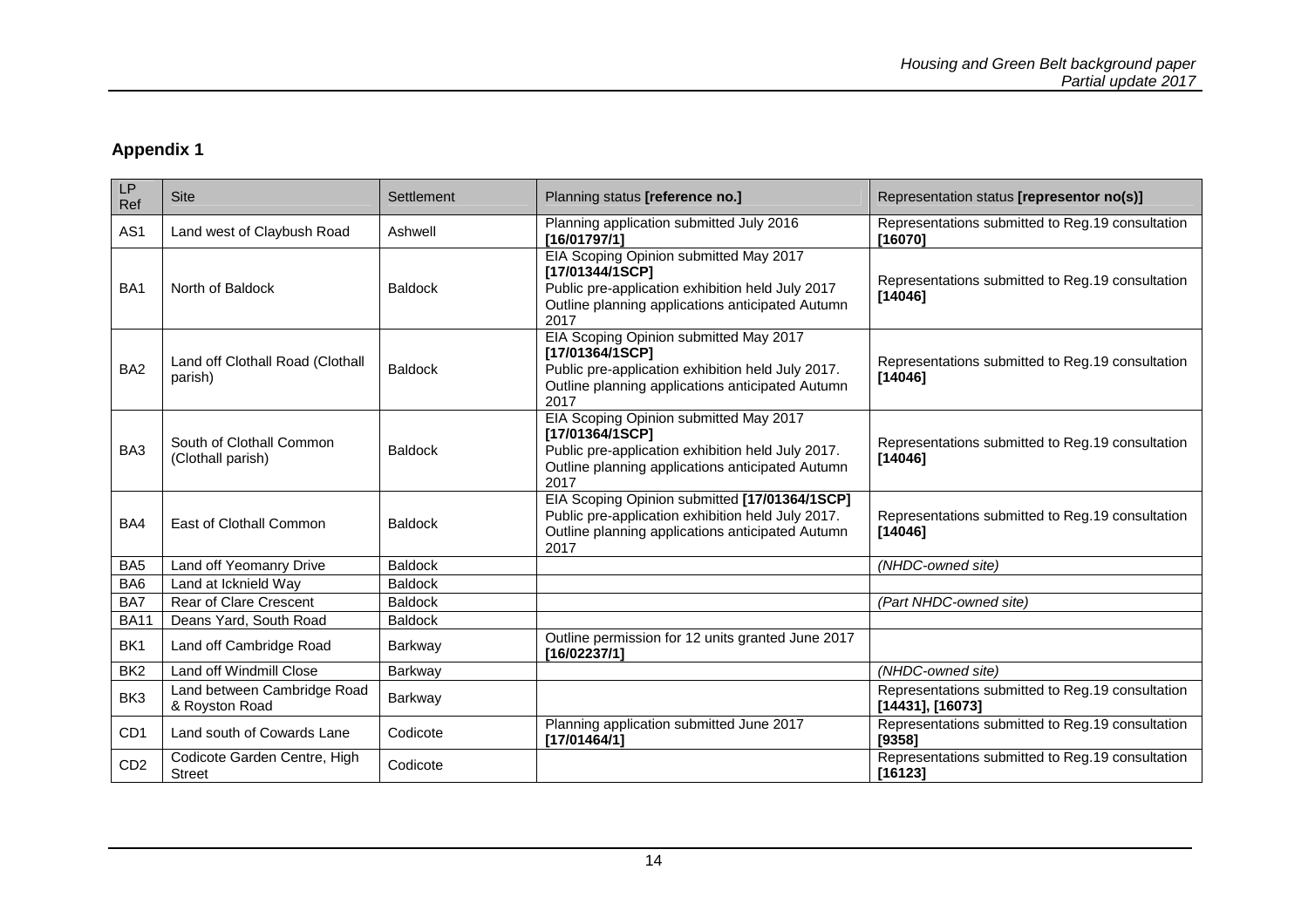| <b>LP</b><br>Ref | <b>Site</b>                                                      | Settlement            | Planning status [reference no.]                                                                                  | Representation status [representor no(s)]                            |
|------------------|------------------------------------------------------------------|-----------------------|------------------------------------------------------------------------------------------------------------------|----------------------------------------------------------------------|
| CD <sub>3</sub>  | Land north east of The Close                                     | Codicote              |                                                                                                                  | Representations submitted to Reg.19 consultation<br>[15155]          |
| CD <sub>5</sub>  | Land south of Heath Lane                                         | Codicote              |                                                                                                                  | Representations submitted to Reg.19 consultation<br>[9484]           |
| EL <sub>1</sub>  | Luton East (west)                                                | Luton (adjoining)     | Planning application submitted April 2017<br>[17/00830/1]                                                        | Representations submitted to Reg.19 consultation<br>[14326]          |
| EL <sub>2</sub>  | Luton East (east)                                                | Luton (adjoining)     | Planning application submitted April 2017<br>[17/00830/1]                                                        | Representations submitted to Reg.19 consultation<br>[14326]          |
| EL <sub>3</sub>  | Land north east of Luton                                         | Luton (adjoining)     | Planning application submitted August 2016<br>[16/02014/1]                                                       | Representations submitted to Reg.19 consultation<br>[16132]          |
| GA <sub>1</sub>  | <b>Stevenage North East</b><br>(Roundwood)                       | Stevenage (adjoining) | Revised planning application submitted July 2016<br>[16/01713/1]                                                 | Representations submitted to Reg.19 consultation<br>[5236]           |
| GA <sub>2</sub>  | Land off Mendip Way, Great<br>Ashby                              | Stevenage (adjoining) |                                                                                                                  | Representations submitted to Reg.19 consultation<br>[16140]          |
| GR <sub>1</sub>  | Land at Milksey Lane (north)                                     | Graveley              |                                                                                                                  |                                                                      |
| HT <sub>1</sub>  | Highover Farm, Stotfold Road                                     | Hitchin               | EIA Scoping Opinion submitted March 2017<br>[17/00680/1SCP]<br>Public pre-application exhibition held June 2017. |                                                                      |
| HT <sub>2</sub>  | Land north of Pound Farm,<br>London Road (St Ippolyts<br>parish) | Hitchin               |                                                                                                                  | Representations submitted to Reg.19 consultation<br>[16080]          |
| HT <sub>3</sub>  | Land south of Oughtonhead<br>Lane                                | Hitchin               |                                                                                                                  |                                                                      |
| HT <sub>5</sub>  | Land at junction of Grays Lane<br>& Lucas Lane                   | Hitchin               |                                                                                                                  | Representations submitted to Reg.19 consultation<br>[16072]          |
| HT <sub>6</sub>  | Land at junction of Grays Lane<br>and Crow Furlong               | Hitchin               |                                                                                                                  | Representations submitted to Reg.19 consultation<br>[14192], [14323] |
| HT <sub>8</sub>  | Industrial area, Cooks Way                                       | Hitchin               |                                                                                                                  |                                                                      |
| <b>HT10</b>      | Former B&Q                                                       | Hitchin               |                                                                                                                  |                                                                      |
| IC <sub>1</sub>  | Land off Duncots Close                                           | Ickleford             |                                                                                                                  | Representations submitted to Reg.19 consultation<br>[15156]          |
| IC <sub>2</sub>  | Burford Grange, Bedford Road                                     | Ickleford             |                                                                                                                  | Representations submitted to Reg.19 consultation<br>[14893]          |
| IC <sub>3</sub>  | Land at Bedford Road                                             | Ickleford             |                                                                                                                  | Representations submitted to Reg. 19 consultation<br>[14046]         |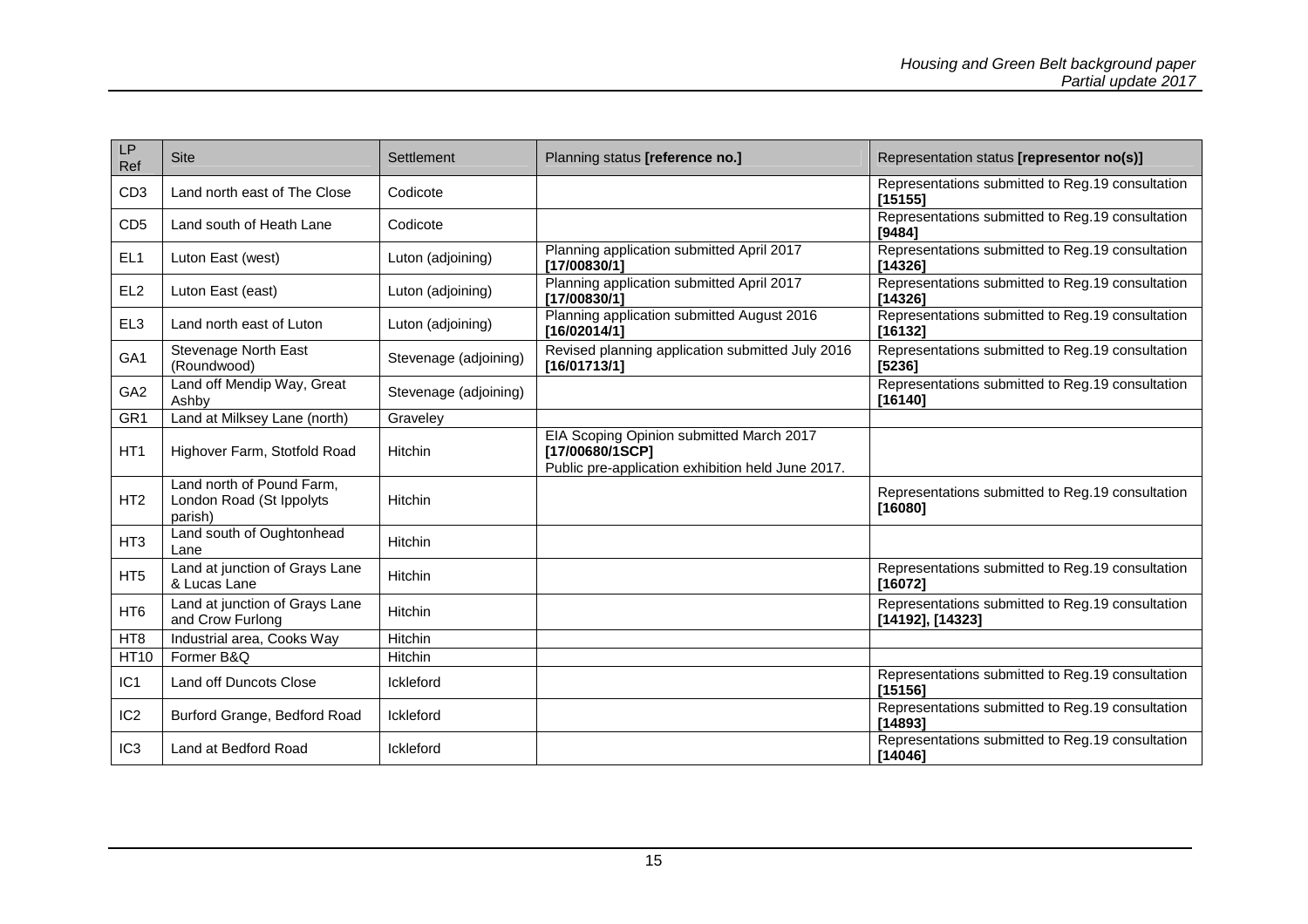| LP<br>Ref       | <b>Site</b>                                              | Settlement    | Planning status [reference no.]                                         | Representation status [representor no(s)]                                         |
|-----------------|----------------------------------------------------------|---------------|-------------------------------------------------------------------------|-----------------------------------------------------------------------------------|
| KB1             | Land at Deards End                                       | Knebworth     |                                                                         | Representations submitted to Reg.19 consultation<br>[5193]                        |
| KB <sub>2</sub> | Land at Gypsy Lane                                       | Knebworth     |                                                                         | Representations submitted to Reg.19 consultation<br>[5193]                        |
| KB <sub>3</sub> | Chas Lowe, London Road                                   | Knebworth     | Planning application for C2 use submitted 2017<br>[17/01863/1]          |                                                                                   |
| KB4             | Land east of Knebworth                                   | Knebworth     |                                                                         | Representations submitted to Reg.19 consultation<br>[14280]                       |
| KM <sub>3</sub> | Land north of High Street                                | Kimpton       |                                                                         | Representations submitted to Reg.19 consultation<br>[16126]                       |
| KW1             | Allotments west of The Heath,<br><b>Breachwood Green</b> | King's Walden |                                                                         | Representations submitted to Reg.19 consultation<br>[14192]                       |
| LG1             | Letchworth North                                         | Letchworth    |                                                                         | Representations submitted to Reg.19 consultation<br>[9861]                        |
| LG <sub>3</sub> | Land east of Kristiansand Way                            | Letchworth    |                                                                         | Representations submitted to Reg.19 consultation<br>[9861]                        |
| LG4             | Land north of former Norton<br>School, Norton Road       | Letchworth    |                                                                         | Representations submitted to Reg.19 consultation<br>[9861]                        |
| LG5             | Land at Birds Hill                                       | Letchworth    |                                                                         | Representations submitted to Reg.19 consultation<br>[9861]                        |
| LG6             | Land off Radburn Way                                     | Letchworth    | Outline permission for 8 units on part of site<br>[16/01613/1]          | Representations submitted to Reg.19 consultation<br>[14046]; part NHDC-owned site |
| LG8             | Pixmore Centre, Pixmore<br>Avenue,                       | Letchworth    |                                                                         | Representations submitted to Reg.19 consultation<br>[9861]                        |
| LG9             | Former Lannock School                                    | Letchworth    | Public pre-application exhibition on proposals held<br><b>July 2017</b> | Representations submitted to Reg.19 consultation<br>[14046]                       |
| LG10            | Former Norton School playing<br>field, Croft Lane        | Letchworth    |                                                                         | Representations submitted to Reg.19 consultation<br>[14046]                       |
| LG13            | Glebe Road industrial estate                             | Letchworth    |                                                                         | Representations submitted to Reg.19 consultation<br>[9861]                        |
| <b>LG14</b>     | Nursery, Icknield Way                                    | Letchworth    |                                                                         | Representations submitted to Reg.19 consultation<br>[9861]                        |
| <b>LG15</b>     | Garages, Icknield Way                                    | Letchworth    |                                                                         | Representations submitted to Reg.19 consultation<br>[9861]                        |
| LG16            | <b>Foundation House</b>                                  | Letchworth    |                                                                         | Representations submitted to Reg.19 consultation<br>[9861]                        |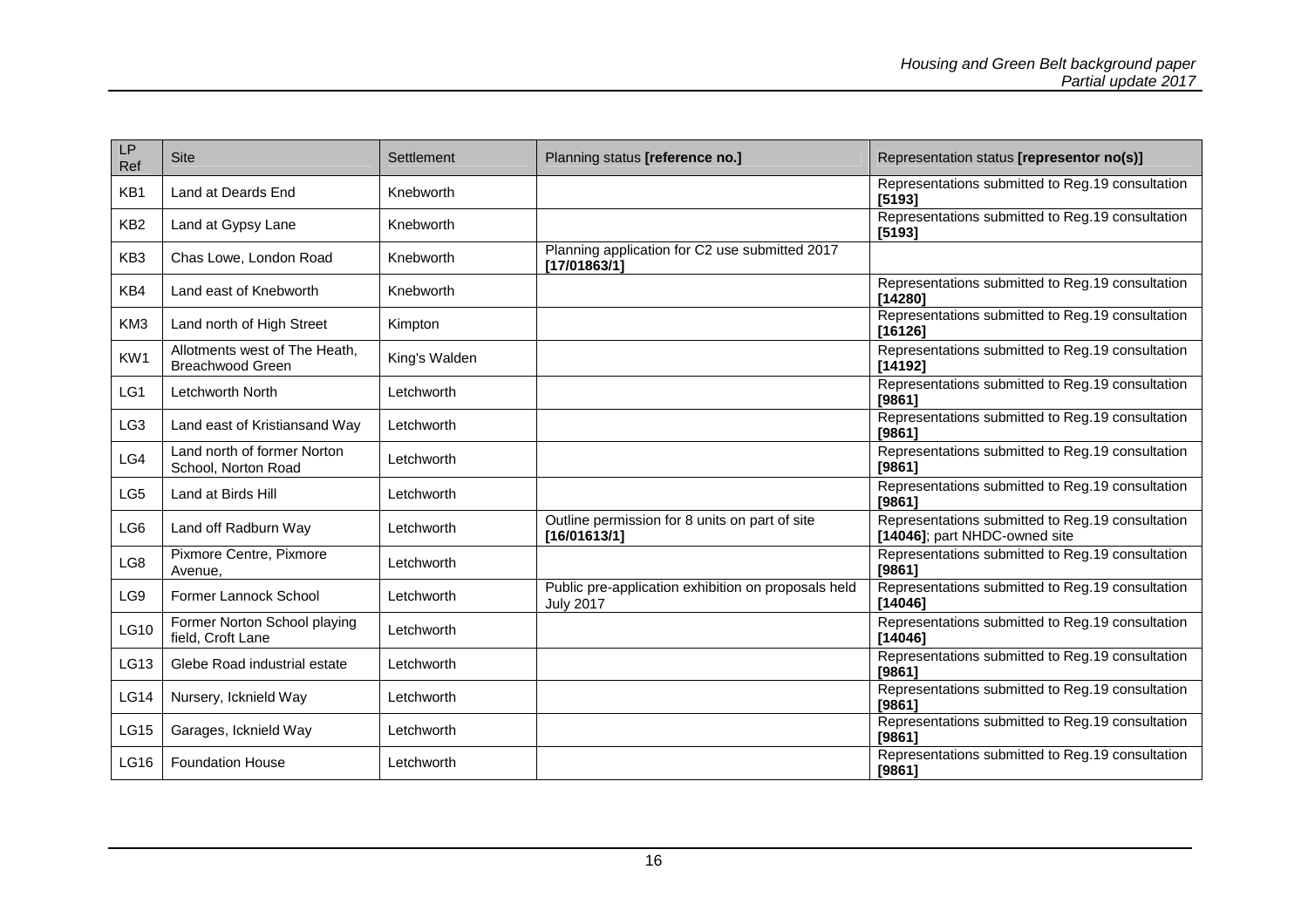| <b>LP</b><br>Ref | <b>Site</b>                             | Settlement                   | Planning status [reference no.]                                                                                                                         | Representation status [representor no(s)]                    |
|------------------|-----------------------------------------|------------------------------|---------------------------------------------------------------------------------------------------------------------------------------------------------|--------------------------------------------------------------|
| <b>LG17</b>      | Hamonte                                 | Letchworth                   | Planning permission for 71 units (gross) granted<br>May 2017 [16/02915/1].                                                                              |                                                              |
| <b>LG18</b>      | Former Depot, Icknield Way              | Letchworth                   |                                                                                                                                                         | (NHDC-owned site)                                            |
| LS <sub>1</sub>  | Land at Ramerick                        | Lower Stondon<br>(Ickleford) | Public pre-application exhibition on proposals held<br><b>June 2017</b>                                                                                 |                                                              |
| NS <sub>1</sub>  | Stevenage North                         | Stevenage (adjoining)        |                                                                                                                                                         | Representations submitted to Reg.19 consultation<br>[14468]  |
| PR <sub>1</sub>  | Land east of Butchers Lane              | Preston                      |                                                                                                                                                         | (NHDC-owned site)                                            |
| RD <sub>1</sub>  | Land at Blacksmiths Lane                | Reed                         |                                                                                                                                                         |                                                              |
| RY1              | Land west of Ivy Farm, Baldock          | Royston                      | Planning application submitted February 2016<br>[16/00378/1]                                                                                            | Representations submitted to Reg.19 consultation<br>[16163]  |
| RY <sub>2</sub>  | Land north of Newmarket Road<br>(north) | Royston                      | Outline permission granted December 2016<br>[14/02485/1].                                                                                               |                                                              |
| RY4              | Land north of Lindsay Close             | Royston                      | Planning application submitted for part of site<br>August 2012 [12/01903/1]<br>Planning permission for access road approved<br>August 2017 [17/00666/1] | Representations submitted to Reg.19 consultation<br>[14046]  |
| RY <sub>5</sub>  | Agricultural supplier, Garden<br>Walk   | Royston                      | Outline planning permission granted October 2016<br>[16/01477/1]<br>Reserved matters granted permission August 2017<br>[17/01125/1]                     |                                                              |
| RY7              | Anglian Business Park, Orchard<br>Road  | Royston                      |                                                                                                                                                         | Representations submitted to Reg.19 consultation<br>[16083]  |
| RY <sub>8</sub>  | Land at Lumen Road                      | Royston                      | Planning application submitted June 2017<br>[17/01129/1]                                                                                                |                                                              |
| <b>RY10</b>      | Land south of Newmarket Road            | Royston                      | Planning application submitted February 2017<br>[17/00110/1]                                                                                            | Representations submitted to Reg.19 consultation<br>[16152]  |
| <b>RY11</b>      | Land at Barkway Road                    | Royston                      |                                                                                                                                                         |                                                              |
| SI1              | Land south of Waterdell Lane<br>(north) | St Ippolyts                  |                                                                                                                                                         |                                                              |
| SI <sub>2</sub>  | Land south of Stevenage Road            | St Ippolyts                  |                                                                                                                                                         | Representations submitted to Reg. 19 consultation<br>[15164] |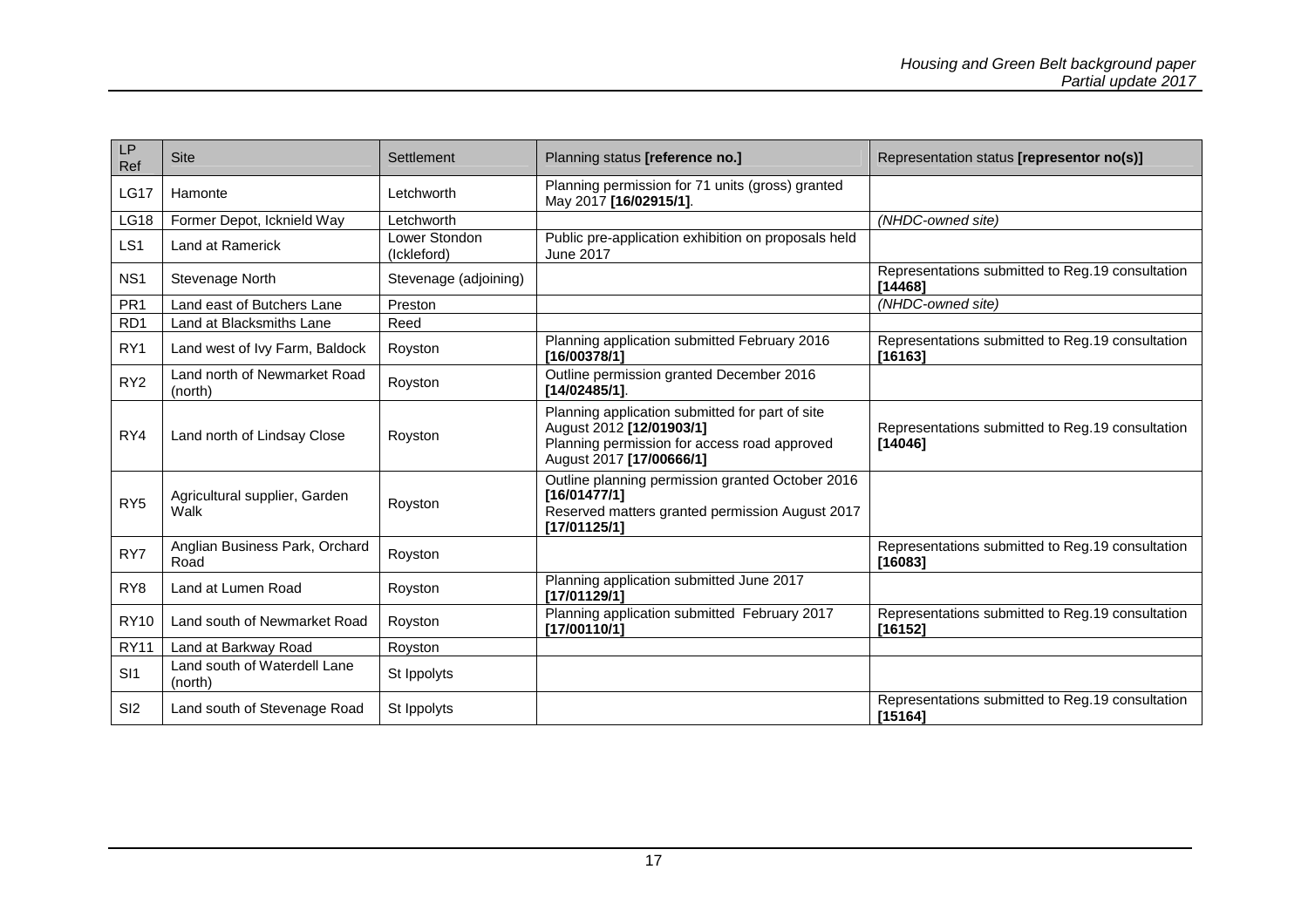| <b>LP</b><br>Ref | <b>Site</b>                                          | Settlement       | Planning status [reference no.]                                                                                                                                           | Representation status [representor no(s)]                                |
|------------------|------------------------------------------------------|------------------|---------------------------------------------------------------------------------------------------------------------------------------------------------------------------|--------------------------------------------------------------------------|
| SP <sub>2</sub>  | Land between Horn Hill and<br>Bendish Lane, Whitwell | St Paul's Walden | Planning permission for 41 units refused<br>permission August 2016 [15/02555/1]. Appeal<br>lodaed<br>Revised planning application submitted December<br>2016 [16/03155/1] | Representations submitted to Reg. 19 consultation<br>$[15243]$ , [16084] |
| TH <sub>1</sub>  | Police Row (east)                                    | Therfield        | Outline planning permission refused February<br>2016 [15/02010/1]. Appeal dismissed December<br>2016                                                                      |                                                                          |
| WE1              | Land off Hitchin Road                                | Weston           |                                                                                                                                                                           | (Part NHDC-owned site)                                                   |
| WY1              | Land south of Little Wymondley                       | Wymondley        |                                                                                                                                                                           | Representations submitted to Reg. 19 consultation<br>[530]               |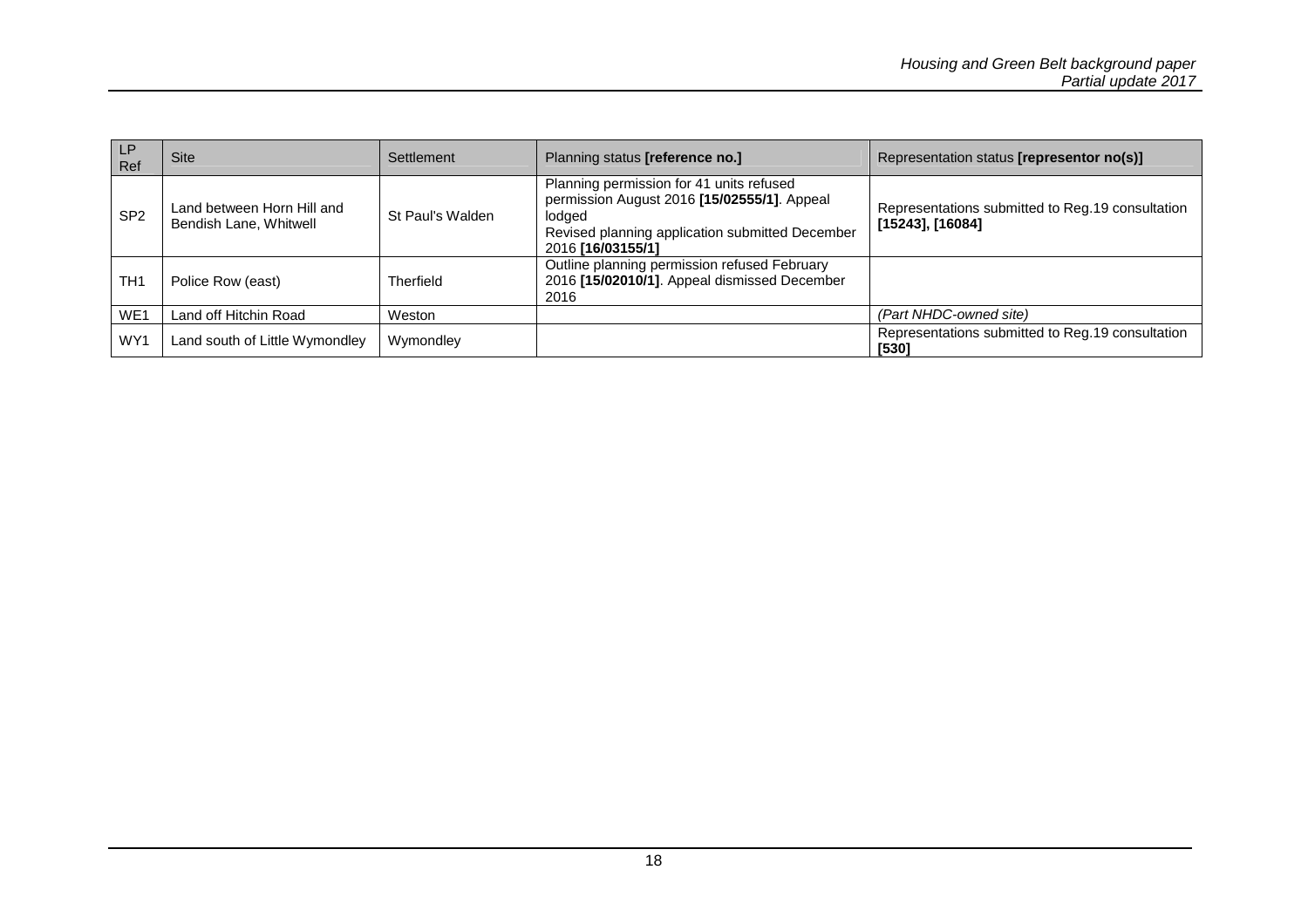#### **Appendix 2: North Hertfordshire Housing Trajectory - 1 April 2017**

|                                    |                                                                                                                                    |                                     |             |                      |             |             |             |                  |                    |                      |                |                                  | <b>Monitoring year ending</b> |           |                     |     |     |     |     |           |      |      |                |                     |
|------------------------------------|------------------------------------------------------------------------------------------------------------------------------------|-------------------------------------|-------------|----------------------|-------------|-------------|-------------|------------------|--------------------|----------------------|----------------|----------------------------------|-------------------------------|-----------|---------------------|-----|-----|-----|-----|-----------|------|------|----------------|---------------------|
| Plan ref                           | <b>Address</b><br>Completions 1 April 2011 - 31 March 2017                                                                         | Town / parish<br><b>Unspecified</b> | Area (ha)   | <b>Homes</b><br>1994 | 2012<br>384 | 2013<br>291 | 2014<br>259 | 2015 2016<br>180 | 2017<br>341<br>539 |                      |                | 2018 2019 2020                   |                               | 2021 2022 | 2023 2024 2025 2026 |     |     |     |     | 2027 2028 | 2029 | 2030 | 2031           | Total<br>1994       |
|                                    | Permissions at 1 April 2017                                                                                                        |                                     |             |                      |             |             |             |                  |                    |                      |                |                                  |                               |           |                     |     |     |     |     |           |      |      |                |                     |
| RY <sub>2</sub>                    | Land east of Garden Walk and north of, Newmarket Road Royston                                                                      |                                     |             | 330                  |             |             |             |                  |                    |                      |                | 50                               | 100                           | 100       | 80                  |     |     |     |     |           |      |      |                | 330                 |
|                                    | North Hertfordshire College, Willian Road, Hitchin, SG4 0 Hitchin                                                                  |                                     |             | 85                   |             |             |             |                  |                    | 43                   | 42             |                                  |                               |           |                     |     |     |     |     |           |      |      |                | 85                  |
|                                    | Land Adjacent To Elm Tree Farm, Hambridge Way, Pirtor Pirton                                                                       |                                     |             | 78                   |             |             |             |                  |                    |                      |                | 26                               | 26                            | 26        |                     |     |     |     |     |           |      |      |                | 78                  |
|                                    | Land fronting Station Road and, Royston Road, Baldock   Baldock<br>Garden Square Shopping Centre, Leys Avenue, LetchworlLetchworth |                                     |             | 50<br>45             |             |             |             |                  |                    | 20                   | 50<br>18       | $\overline{7}$                   |                               |           |                     |     |     |     |     |           |      |      |                | 50<br>45            |
|                                    | Land at John Barker Place, Westmill Estate, Hitchin                                                                                | <b>Hitchin</b>                      |             | 33                   |             |             |             |                  |                    | 15                   | 13             | 5                                |                               |           |                     |     |     |     |     |           |      |      |                | 33                  |
|                                    | Hitchin Cricket and Hockey Ground, Lucas Lane, Hitchin, Hitchin                                                                    |                                     |             | 27                   |             |             |             |                  |                    | 12                   | 11             | $\overline{4}$                   |                               |           |                     |     |     |     |     |           |      |      |                | 27                  |
|                                    | 20-22 Station Road, Letchworth Garden City, SG6 3BG                                                                                | Letchworth                          |             | 25                   |             |             |             |                  |                    | 11                   | 10             | $\overline{4}$                   |                               |           |                     |     |     |     |     |           |      |      |                | 25                  |
| RY <sub>5</sub>                    | Weatherhead Mark Ltd., Garden Walk, Royston, SG8 7H Royston                                                                        |                                     |             | 19                   |             |             |             |                  |                    | 9                    | 8              | $\overline{2}$                   |                               |           |                     |     |     |     |     |           |      |      |                | 19                  |
|                                    | Hitchin Hospital, Talbot Street, Hitchin, SG5 2QU                                                                                  | Hitchin                             |             | 18                   |             |             |             |                  |                    | 8                    | - 7            | 3 <sup>3</sup>                   |                               |           |                     |     |     |     |     |           |      |      |                | 18                  |
|                                    | Land East Of Cooks Way, Cambridge Road, Hitchin<br>Dorchester House, Station Parade, Letchworth Garden CilLetchworth               | Hitchin                             |             | 18<br>18             |             |             |             |                  |                    | 8<br>8               | 7              | 3 <sup>3</sup><br>3 <sup>3</sup> |                               |           |                     |     |     |     |     |           |      |      |                | 18<br>18            |
|                                    | Block B, Latchmore Court, Brand Street, Hitchin, SG5 1H1 Hitchin                                                                   |                                     |             | 13                   |             |             |             |                  |                    | 6                    | 5              | $\overline{2}$                   |                               |           |                     |     |     |     |     |           |      |      |                | 13                  |
|                                    | Kingsfield, Hadrian Way, Baldock, SG7 6AN                                                                                          | Baldock                             |             | 12                   |             |             |             |                  |                    | -5                   | -5             | $\overline{2}$                   |                               |           |                     |     |     |     |     |           |      |      |                | 12                  |
|                                    | The Farmyard, Brickyard Lane, Reed                                                                                                 | Reed                                |             | 12                   |             |             |             |                  |                    | -5                   | 5              | $\overline{2}$                   |                               |           |                     |     |     |     |     |           |      |      |                | 12                  |
|                                    | Minsden Elderly Persons Home, Wratten Road West, Hitd Hitchin                                                                      |                                     |             | 11                   |             |             |             |                  |                    | -5                   | 4              | 2                                |                               |           |                     |     |     |     |     |           |      |      |                | 11                  |
|                                    | The Nightingale, 89 Nightingale Road, Hitchin, SG5 1RL Hitchin                                                                     |                                     |             | 11                   |             |             |             |                  |                    | 5                    | $\overline{4}$ | $\overline{2}$                   |                               |           |                     |     |     |     |     |           |      |      |                | 11                  |
|                                    | 10, Burns Road, Royston, SG8 5PT<br>Former Factory Site, Land on the north west side, BlackhoLetchworth                            | Royston                             |             | 11<br>10             |             |             |             |                  |                    | 5<br>10 <sup>°</sup> | $\overline{4}$ | 2                                |                               |           |                     |     |     |     |     |           |      |      |                | 11<br>10            |
|                                    | 16A The Paddock, Hitchin                                                                                                           | St Ippolyts                         |             | -7                   |             |             |             |                  |                    | $\mathbf{3}$         | -3             | 1                                |                               |           |                     |     |     |     |     |           |      |      |                | -7                  |
|                                    | Small sites (<10 unit) - Baldock                                                                                                   | Baldock                             |             | 21                   |             |             |             |                  |                    | -9                   | 8              | $\overline{4}$                   |                               |           |                     |     |     |     |     |           |      |      |                | 21                  |
|                                    | Small sites (<10 unit) - Hitchin                                                                                                   | Hitchin                             |             | 105                  |             |             |             |                  |                    | 47                   | 42             | 16                               |                               |           |                     |     |     |     |     |           |      |      |                | 105                 |
|                                    | Small sites (<10 unit) - Letchworth                                                                                                | Letchworth                          |             | 38                   |             |             |             |                  |                    | 17                   | 15             | 6                                |                               |           |                     |     |     |     |     |           |      |      |                | 38                  |
|                                    | Small sites (<10 unit) - Royston                                                                                                   | Royston                             |             | 54                   |             |             |             |                  |                    | 24                   | 22             | 8                                |                               |           |                     |     |     |     |     |           |      |      |                | 54                  |
|                                    | Small sites (<10 unit) - Villages<br>Known sites at 1 April 2017 with permission granted since                                     | Unspecified                         |             | 143                  |             |             |             |                  |                    | 64                   | 57             | 22                               |                               |           |                     |     |     |     |     |           |      |      |                | 143<br>$\mathbf{0}$ |
|                                    | Odyssey Health Club                                                                                                                | Knebworth                           |             | 70                   |             |             |             |                  |                    |                      | 35             | 35                               |                               |           |                     |     |     |     |     |           |      |      |                | 70                  |
|                                    | Proposed local plan sites                                                                                                          |                                     |             |                      |             |             |             |                  |                    |                      |                |                                  |                               |           |                     |     |     |     |     |           |      |      |                | $\mathbf{0}$        |
| AS <sub>1</sub>                    | Land west of Claybush Road                                                                                                         | Ashwell                             | 1.7         | 33                   |             |             |             |                  |                    |                      | 16             | 17                               |                               |           |                     |     |     |     |     |           |      |      |                | 33                  |
| BA <sub>1</sub>                    | North of Baldock                                                                                                                   | Baldock                             | 142.4       | 2500                 |             |             |             |                  |                    |                      |                |                                  | 50                            | 100       | 150                 | 275 | 275 | 275 | 275 | 275       | 275  | 275  | 275            | 2500                |
| BA <sub>2</sub>                    | Land off Clothall Road (Clothall parish)                                                                                           | <b>Baldock</b>                      | 6.8         | 200                  |             |             |             |                  |                    |                      |                | 50                               | 50                            | 50        | 50                  |     |     |     |     |           |      |      |                | 200                 |
| BA <sub>3</sub><br>BA4             | South of Clothall Common (Clothall parish)<br>East of Clothall Common                                                              | <b>Baldock</b><br><b>Baldock</b>    | 13.3<br>3.9 | 200<br>95            |             |             |             |                  |                    |                      |                | 50                               | 50<br>50                      | 50<br>45  | 50                  |     |     |     |     |           |      |      |                | 200<br>95           |
| BA <sub>5</sub>                    | Land off Yeomanry Drive                                                                                                            | <b>Baldock</b>                      | 0.7         | 25                   |             |             |             |                  |                    |                      |                | 25                               |                               |           |                     |     |     |     |     |           |      |      |                | 25                  |
| BA <sub>6</sub>                    | Land at Icknield Wav                                                                                                               | Baldock                             | 0.5         | 26                   |             |             |             |                  |                    |                      |                |                                  |                               |           |                     |     |     | 26  |     |           |      |      |                | 26                  |
| BA7                                | Rear of Clare Crescent                                                                                                             | Baldock                             | 1.0         | 20                   |             |             |             |                  |                    |                      |                |                                  |                               |           |                     |     |     |     |     |           | -20  |      |                | 20                  |
| <b>BA11</b>                        | Deans Yard, South Road                                                                                                             | <b>Baldock</b>                      | 0.3         | 20                   |             |             |             |                  |                    |                      |                |                                  |                               |           |                     |     | 20  |     |     |           |      |      |                | 20                  |
| BK <sub>1</sub><br>BK <sub>2</sub> | Land off Cambridge Roac                                                                                                            | Barkway                             | 0.7<br>1.2  | 12<br>20             |             |             |             |                  |                    |                      |                | 20                               | 12 <sup>2</sup>               |           |                     |     |     |     |     |           |      |      |                | 12<br>20            |
| BK <sub>3</sub>                    | Land off Windmill Close<br>Land between Cambridge Road & Royston Road                                                              | Barkway<br>Barkway                  | 7.8         | 140                  |             |             |             |                  |                    |                      |                |                                  |                               |           |                     |     |     |     | 35  | 35        | 35   | 35   |                | 140                 |
| CD1                                | Land south of Cowards Lane                                                                                                         | Codicote                            | 3.6         | 73                   |             |             |             |                  |                    |                      |                |                                  | 25                            | 25        | 23                  |     |     |     |     |           |      |      |                | 73                  |
| CD <sub>2</sub>                    | Codicote Garden Centre, High Street (south)                                                                                        | Codicote                            | 2.7         | 54                   |             |             |             |                  |                    |                      |                |                                  |                               |           |                     |     |     |     |     |           |      | 24   | 30             | 54                  |
| CD <sub>3</sub>                    | Land north east of The Close                                                                                                       | Codicote                            | 2.4         | 48                   |             |             |             |                  |                    |                      |                |                                  |                               |           | 24                  | 24  |     |     |     |           |      |      |                | 48                  |
| CD5                                | Land south of Heath Lane                                                                                                           | Codicote                            | 11.2        | 140                  |             |             |             |                  |                    |                      |                | 40                               | 50                            | 50        |                     |     |     |     |     |           |      |      |                | 140                 |
| GR <sub>1</sub><br>HT <sub>1</sub> | Land at Milksey Lane (north)<br>Highover Farm, Stotfold Road                                                                       | Graveley<br><b>Hitchin</b>          | 1.9<br>38.9 | 8<br>700             |             |             |             |                  |                    |                      |                | 50                               | 100                           | 100       | 100                 | 100 | 100 | 100 | 50  |           |      |      |                | 8<br>700            |
| HT <sub>2</sub>                    | Land north of Pound Farm, London Road (St Ippolyts pari Hitchin                                                                    |                                     | 3.4         | 84                   |             |             |             |                  |                    |                      |                |                                  |                               |           |                     |     |     | 34  | 50  |           |      |      |                | 84                  |
| HT <sub>3</sub>                    | Land south of Oughtonhead Lane                                                                                                     | Hitchin                             | 1.9         | 46                   |             |             |             |                  |                    |                      |                |                                  |                               |           |                     |     |     |     |     |           | 23   | 23   |                | 46                  |
| HT <sub>5</sub>                    | Land at junction of Grays Lane & Lucas Lane                                                                                        | Hitchin                             | 0.6         | 16                   |             |             |             |                  |                    |                      |                | 16                               |                               |           |                     |     |     |     |     |           |      |      |                | 16                  |
| HT <sub>6</sub>                    | Land at junction of Grays Lane and Crow Furlong                                                                                    | Hitchin                             | 2.1         | 53                   |             |             |             |                  |                    |                      |                |                                  |                               | 23        | 30                  |     |     |     |     |           |      |      |                | 53                  |
| HT <sub>8</sub>                    | Industrial area, Cooks Way                                                                                                         | Hitchin                             | 0.7         | 50                   |             |             |             |                  |                    |                      |                |                                  |                               |           |                     |     |     | 50  |     |           |      |      |                | 50                  |
| <b>HT10</b><br>IC1                 | Former B&Q<br>Land off Duncots Close                                                                                               | Hitchin<br>Ickleford                | 0.7<br>0.4  | 60<br>9              |             |             |             |                  |                    |                      |                |                                  |                               |           |                     |     |     |     | 9   |           | 60   |      |                | 60<br>9             |
| IC <sub>2</sub>                    | Burford Grange, Bedford Road                                                                                                       | Ickleford                           | 2.4         | 40                   |             |             |             |                  |                    |                      |                |                                  |                               |           |                     |     |     |     |     | 20        | 20   |      |                | 40                  |
| IC3                                | Land at Bedford Road                                                                                                               | Ickleford                           | 9.6         | 150                  |             |             |             |                  |                    |                      |                |                                  |                               |           |                     | 50  | 50  | 50  |     |           |      |      |                | 150                 |
| KM <sub>3</sub>                    | Land north of High Street                                                                                                          | Kimpton                             | 0.7         | 13                   |             |             |             |                  |                    |                      |                |                                  | 13                            |           |                     |     |     |     |     |           |      |      |                | 13                  |
| KW1                                | Allotments west of The Heath. Breachwood Green                                                                                     | King's Walden                       | 0.8         | 16                   |             |             |             |                  |                    |                      |                |                                  |                               |           | 16                  |     |     |     |     |           |      |      |                | 16                  |
| KB <sub>1</sub><br>KB <sub>2</sub> | Land at Deards End                                                                                                                 | Knebworth                           | 12.1        | 200                  |             |             |             |                  |                    |                      |                |                                  |                               | 40        | 40                  | 40  | 40  | 40  |     |           |      |      |                | 200                 |
| KB <sub>3</sub>                    | Land at Gypsy Lane<br>Chas Lowe, London Road                                                                                       | Knebworth<br>Knebworth              | 15.3<br>0.4 | 184<br>14            |             |             |             |                  |                    |                      |                |                                  |                               | 14        |                     |     |     |     | 45  | 45        | 45   | 45   | $\overline{4}$ | 184<br>14           |
| KB4                                | Land east of Knebworth                                                                                                             | Knebworth                           | 19.3        | 200                  |             |             |             |                  |                    |                      |                |                                  | 50                            | 50        | 50                  | 50  |     |     |     |           |      |      |                | 200                 |
| LG1                                | Letchworth North                                                                                                                   | Letchworth                          | 44.9        | 900                  |             |             |             |                  |                    |                      |                |                                  |                               |           | 100                 | 100 | 100 | 100 | 100 | 100       | 100  | 100  | 100            | 900                 |
| LG3                                | Land east of Kristiansand Way                                                                                                      | Letchworth                          | 5.3         | 120                  |             |             |             |                  |                    |                      |                | 60                               | 60                            |           |                     |     |     |     |     |           |      |      |                | 120                 |
| LG4                                | Land north of former Norton School, Norton Road                                                                                    | Letchworth                          | 1.9         | 45                   |             |             |             |                  |                    |                      |                |                                  | 45                            |           |                     |     |     |     |     |           |      |      |                | 45                  |
| LG5                                | Land at Birds Hill                                                                                                                 | Letchworth                          | 1.1         | 86<br>27             |             |             |             |                  |                    |                      |                |                                  |                               |           | 40                  |     |     | 46  |     |           |      |      |                | 86                  |
| LG6<br>LG8                         | Land off Radburn Way<br>Pixmore Centre, Pixmore Avenue,                                                                            | Letchworth<br>Letchworth            | 1.3<br>1.0  | 80                   |             |             |             |                  |                    |                      |                | $12 \overline{ }$                | 15                            |           |                     | 40  | 40  |     |     |           |      |      |                | 27<br>80            |
| LG9                                | Former Lannock School                                                                                                              | Letchworth                          | 1.8         | 45                   |             |             |             |                  |                    |                      |                |                                  | 45                            |           |                     |     |     |     |     |           |      |      |                | 45                  |
| LG10                               | Former Norton School playing field, Croft Lane                                                                                     | Letchworth                          | 3.7         | 37                   |             |             |             |                  |                    |                      |                |                                  |                               |           |                     |     | 37  |     |     |           |      |      |                | 37                  |
| <b>LG13</b>                        | Glebe Road industrial estate                                                                                                       | Letchworth                          | 0.3         | 10                   |             |             |             |                  |                    |                      |                | 10                               |                               |           |                     |     |     |     |     |           |      |      |                | 10                  |
| LG14                               | Nursery, Icknield Way                                                                                                              | Letchworth                          | 0.4         | 8                    |             |             |             |                  |                    |                      |                | 8                                |                               |           |                     |     |     |     |     |           |      |      |                | 8                   |
| LG15<br>LG16                       | Garages, Icknield Way<br><b>Foundation House</b>                                                                                   | Letchworth<br>Letchworth            | 0.7<br>0.8  | 25<br>47             |             |             |             |                  |                    |                      |                |                                  |                               |           |                     |     |     | 47  |     | 25        |      |      |                | 25<br>47            |
| <b>LG17</b>                        | Hamonte                                                                                                                            | Letchworth                          | 1.2         | 32                   |             |             |             |                  |                    |                      |                | 32                               |                               |           |                     |     |     |     |     |           |      |      |                | 32                  |
|                                    |                                                                                                                                    |                                     |             |                      |             |             |             |                  |                    |                      |                |                                  |                               |           |                     |     |     |     |     |           |      |      |                |                     |